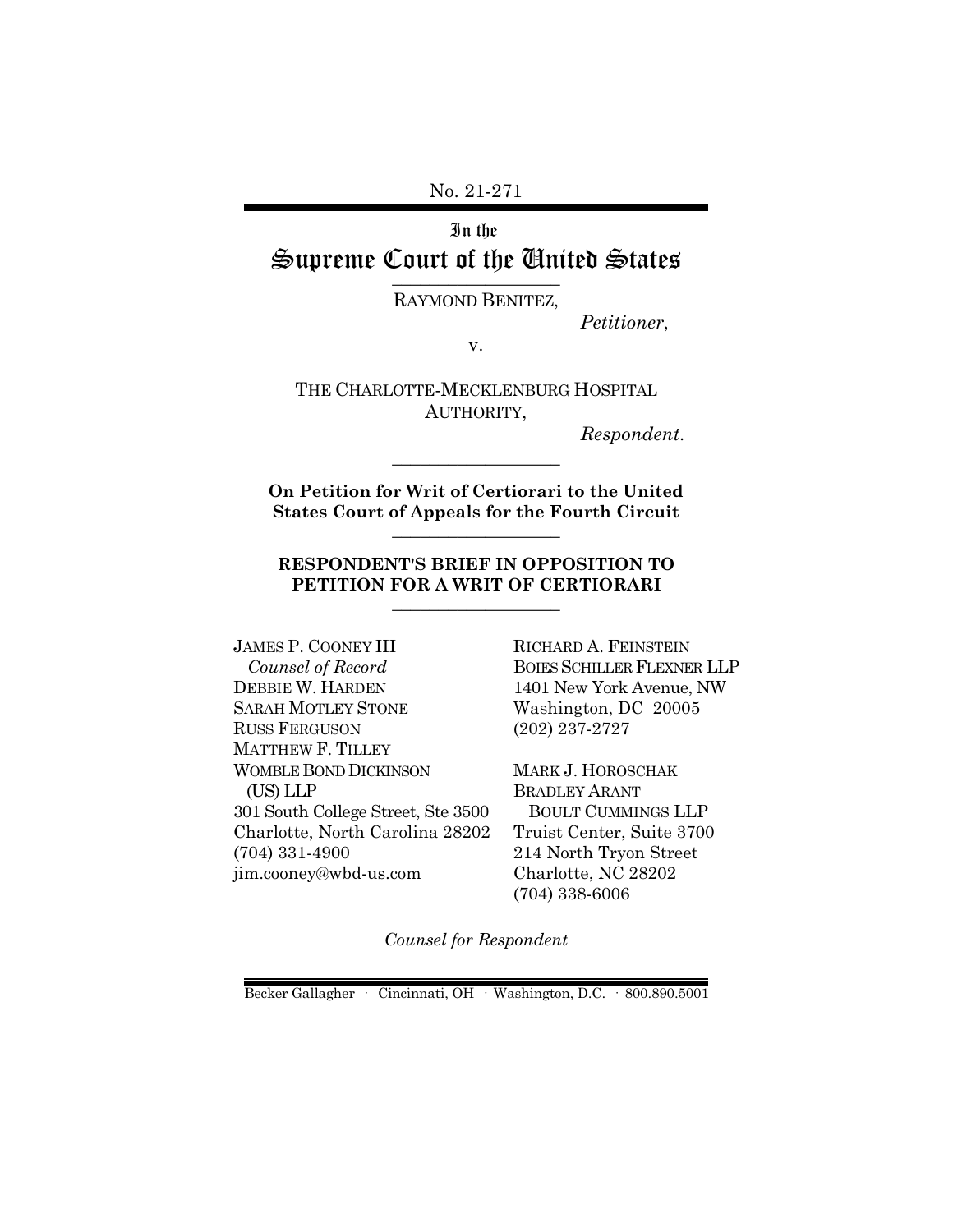# **TABLE OF CONTENTS**

| TABLE OF AUTHORITIES  ii                                                                                                                                                      |
|-------------------------------------------------------------------------------------------------------------------------------------------------------------------------------|
|                                                                                                                                                                               |
|                                                                                                                                                                               |
| The Petitioner and His Claims. 7                                                                                                                                              |
|                                                                                                                                                                               |
|                                                                                                                                                                               |
|                                                                                                                                                                               |
| THE FOURTH CIRCUIT'S DECISION<br>I.<br>DOES NOT CREATE A "SQUARE SPLIT"<br>WITH THE TENTH CIRCUIT.  15                                                                        |
| THE FOURTH CIRCUIT REACHED THE<br>II.<br>CORRECT DECISION  22                                                                                                                 |
| A. There Is No Serious Dispute That the<br>Hospital Authority Is a Public Body,<br>Political Subdivision, and Quasi-<br>Municipal Corporation Under North<br>Carolina Law  22 |
| B. Congress Did Not Impose Uniform<br>Standards on Governmental Entities to<br>Qualify for Immunity. 24                                                                       |
| III.<br>THIS CASE IS A POOR VEHICLE TO USE<br>TO REWRITE THE REQUIREMENTS OF                                                                                                  |
|                                                                                                                                                                               |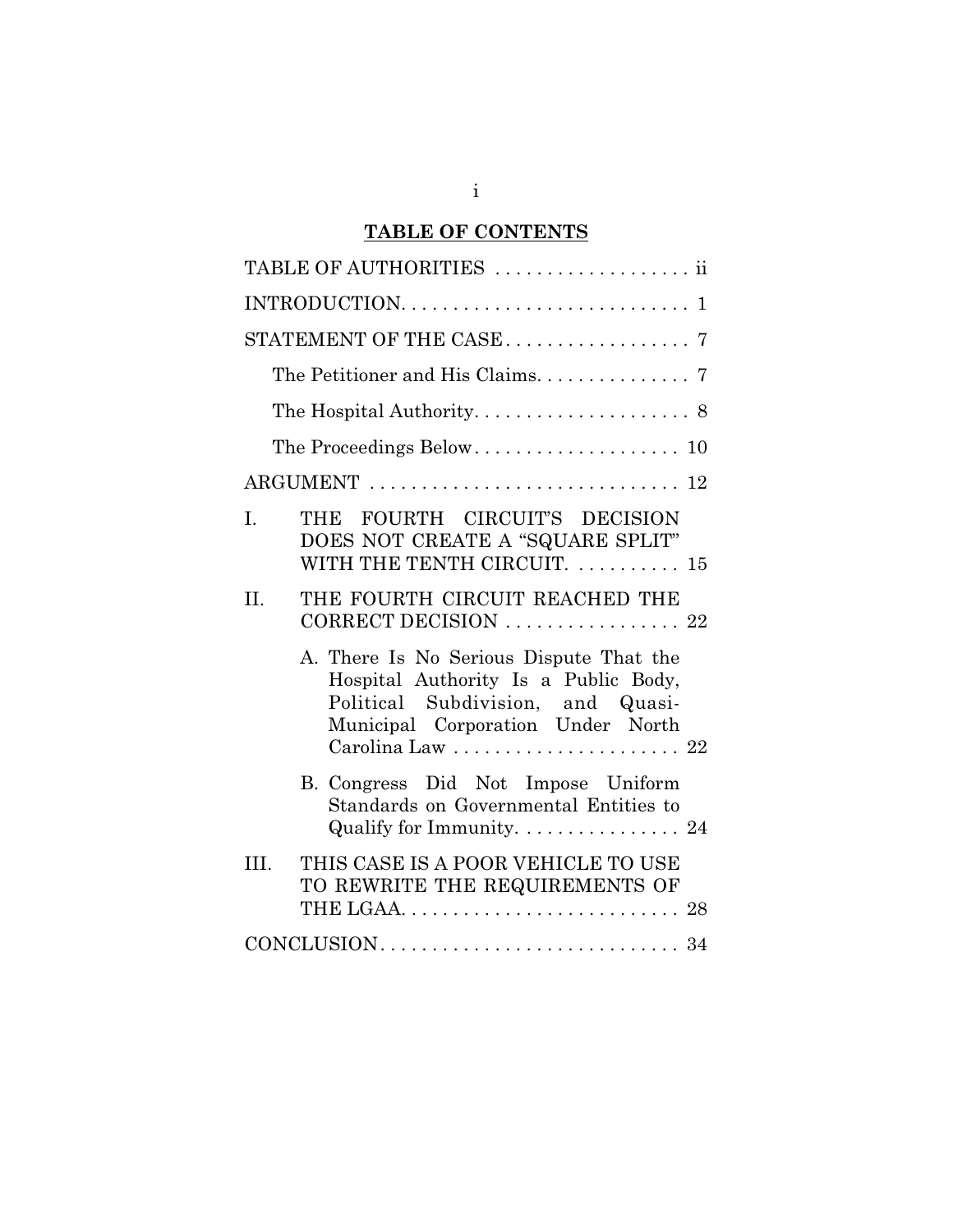# **TABLE OF AUTHORITIES**

# **Cases**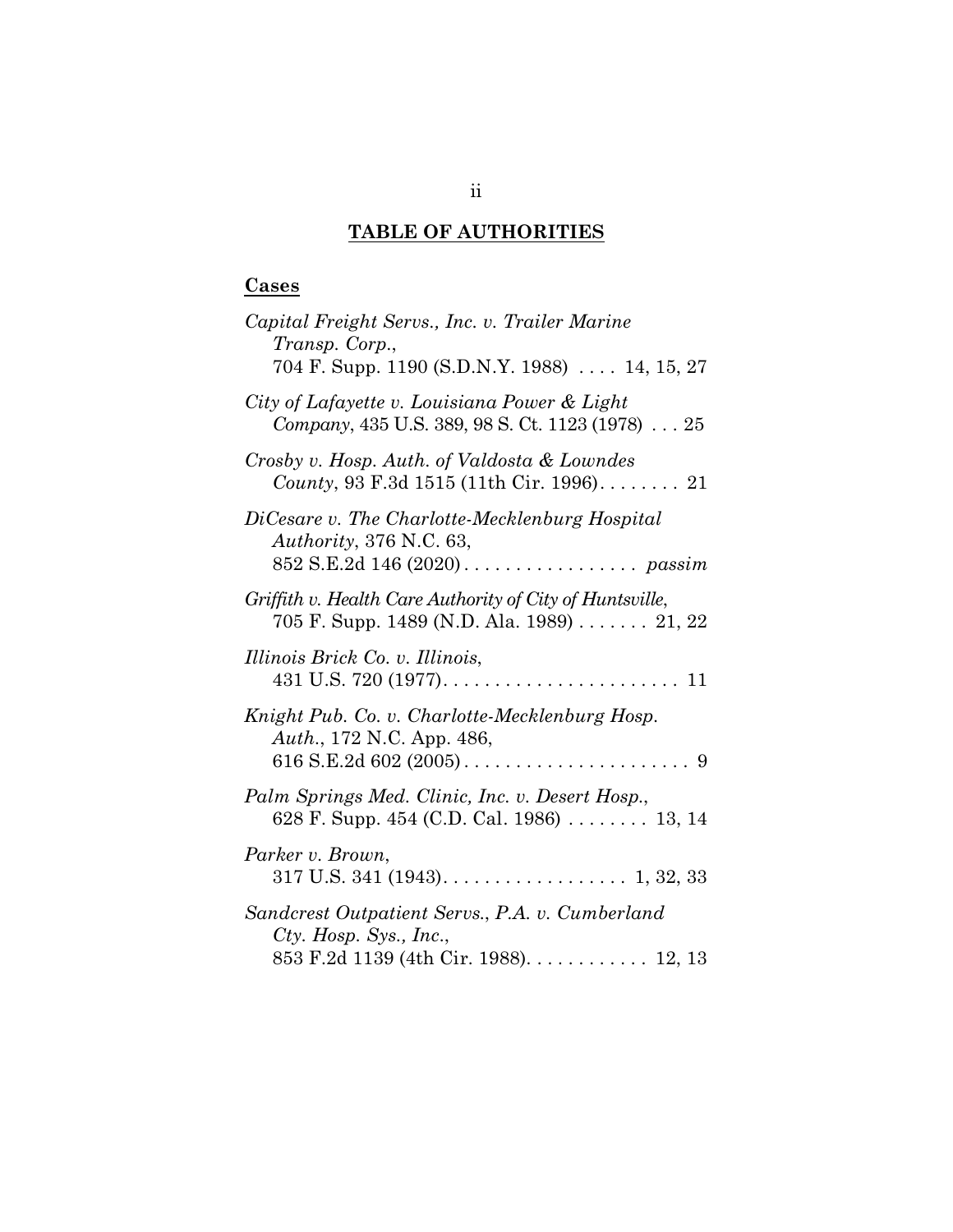| Shore v. Charlotte-Mecklenburg Hosp. Auth.,<br>No. 1:18-cv-961, 2019 WL 4141059                                                                                                     |
|-------------------------------------------------------------------------------------------------------------------------------------------------------------------------------------|
| Student Bar Ass'n Bd. of Governors, of Sch. of Law,<br>Univ. of N. Carolina at Chapel Hill v. Byrd,<br>$293$ N.C. 594, 239 S.E.2d 415 (1977)  8, 19                                 |
| Tarabishi v. McAlester Regional Hospital,<br>951 F.2d 1558 (10th Cir. 1991). <i>passim</i>                                                                                          |
| United Nat'l Maint., Inc. v. San Diego<br>Convention Ctr. Corp., Inc.,<br>No. 07-CV-2172-AJB, 2012 WL 12845620<br>$(S.D. Cal. Sept. 5, 2012) \ldots \ldots \ldots \ldots \ldots 15$ |
| United Nat. Maint., Inc. v. San Diego<br>Convention Ctr., Inc.,<br>766 F.3d 1002 (9th Cir. 2014). 15                                                                                |
| United States of America, et al. v. The<br>Charlotte-Mecklenburg Hospital Authority,<br>No. 3:16-cv-00311-RJC-DCK<br>(ECF No. 99 April 24, 2019) 34                                 |
| Zapata Gulf Marine Corp. v. Puerto Rico Mar.<br>Shipping Auth.,<br>682 F. Supp. 1345 (E.D. La. 1988) 1, 14                                                                          |
| <b>Constitution and Statutes</b>                                                                                                                                                    |
|                                                                                                                                                                                     |
|                                                                                                                                                                                     |
|                                                                                                                                                                                     |
|                                                                                                                                                                                     |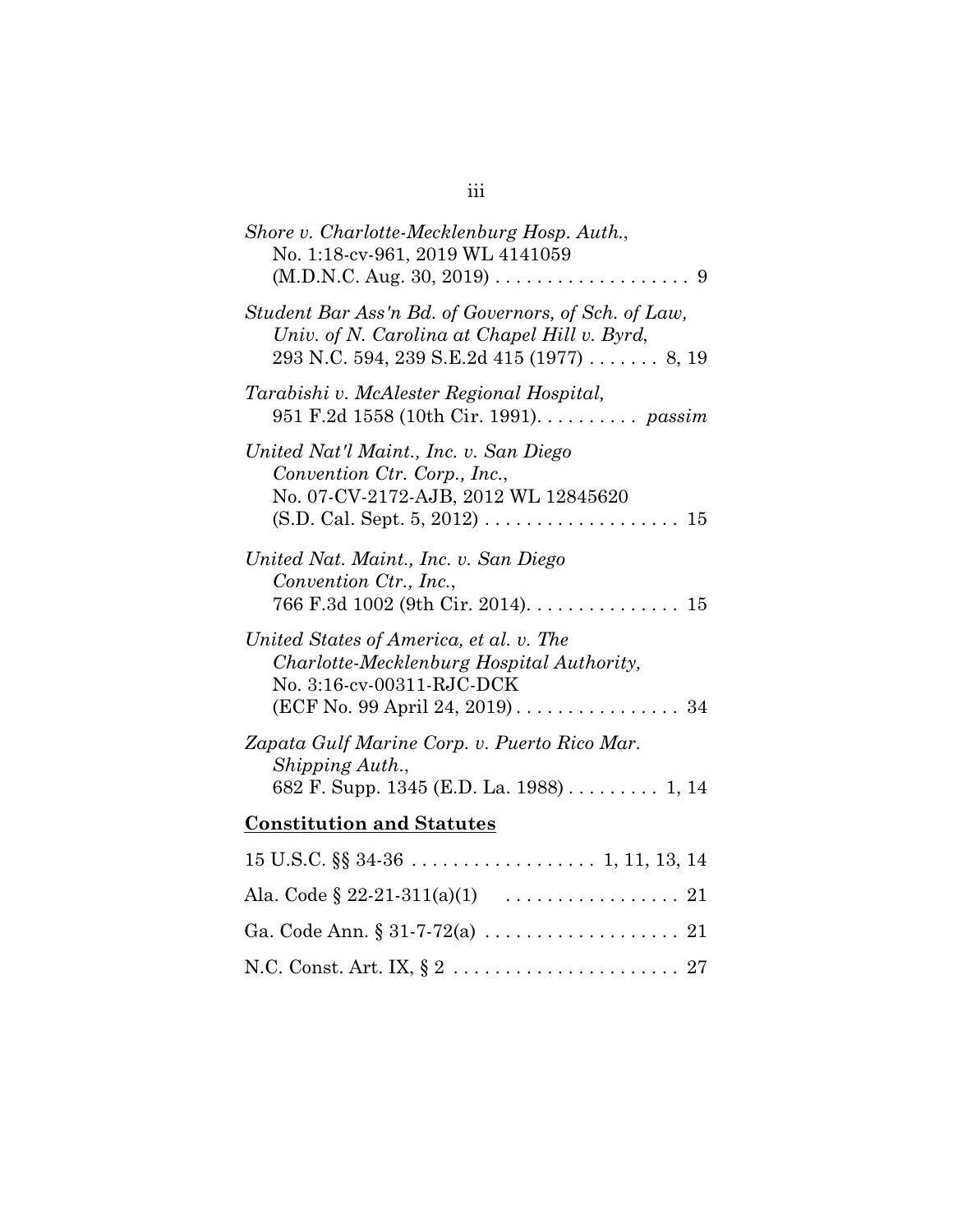# **Other Authorities**

| H. Rep. No. 98-965 (1984)  12, 13, 14, 15, 30   |
|-------------------------------------------------|
| North Carolina Secretary of State, available at |
| https://www.sosnc.gov/search/index/corp $10$    |
|                                                 |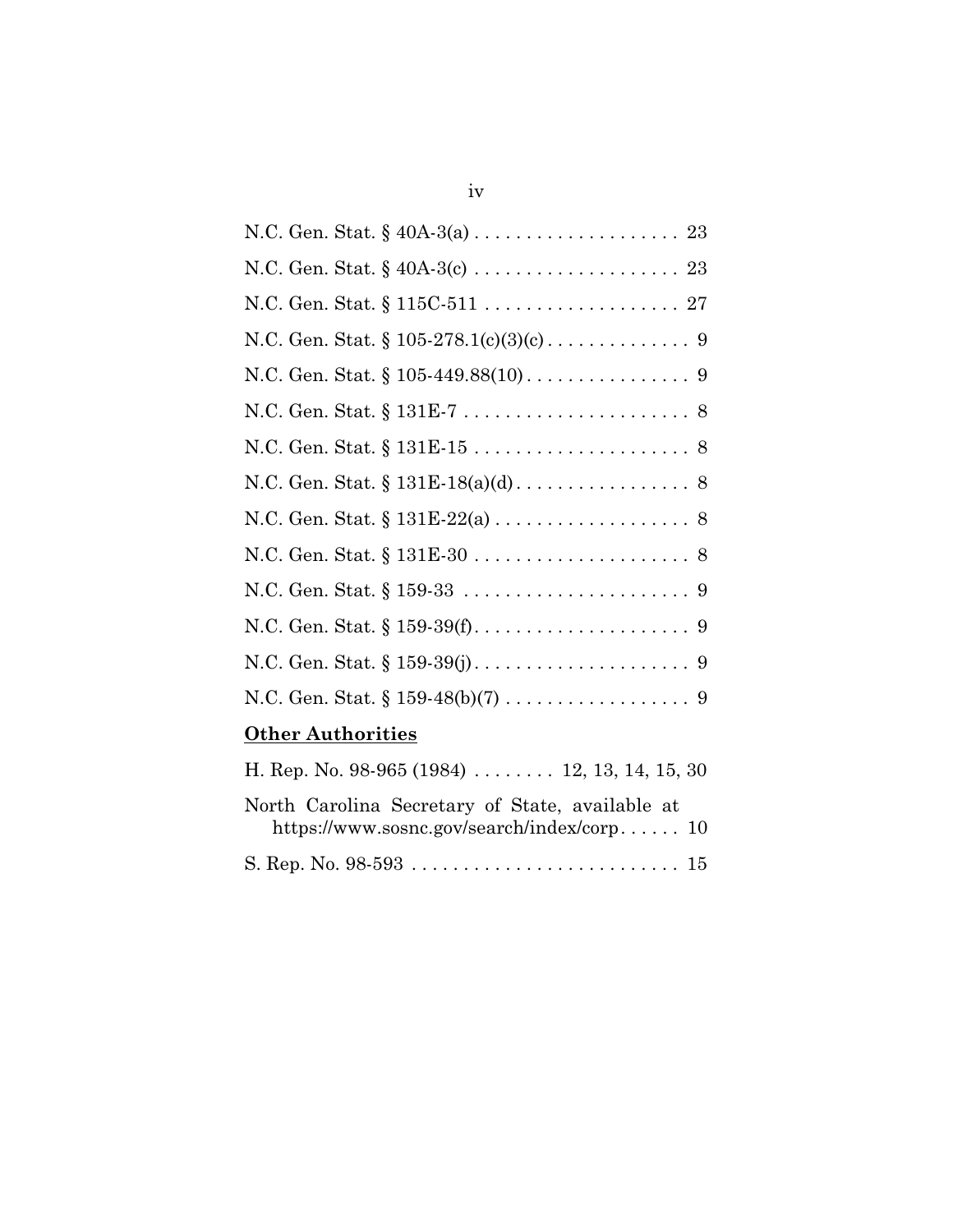### **INTRODUCTION**

In 1984, and in response to a series of decisions by this Court that excluded cities, towns, and their enterprises from the scope of State action immunity under *Parker v. Brown*, Congress enacted the Local Government Antitrust Immunity Act ("LGAA"). 15 U.S.C. §§ 34-36. The LGAA did not restore immunity: cities, towns, and their enterprises remain subject to the federal antitrust laws. Rather, it exempted these entities from monetary and treble damages. The LGAA provided this exemption in two ways. It first protected traditional governmental entities, termed "general function governmental units, from antitrust damages." But then it also extended this protection beyond these traditional governments, explicitly protecting those entities that were classified as "special function governmental units." Instead of crafting a definition in federal law for such special function governmental units, Congress chose to incorporate State law. In language that lower courts have consistently said is "broad language" that is "explicitly inclusive, not exclusive," Congress paired the determination of whether an entity was a special function governmental unit with whether it was "established by State law in one or more States."<sup>1</sup>

The Charlotte-Mecklenburg Hospital Authority ("the Hospital Authority") was created by an Act of the

<sup>1</sup> *See, e.g.*, *Zapata Gulf Marine Corp. v. Puerto Rico Mar. Shipping Auth*., 682 F. Supp. 1345, 1351 (E.D. La. 1988) ("Congress did not define the characteristics of local government," but instead included the broad language covering all "special function governmental units").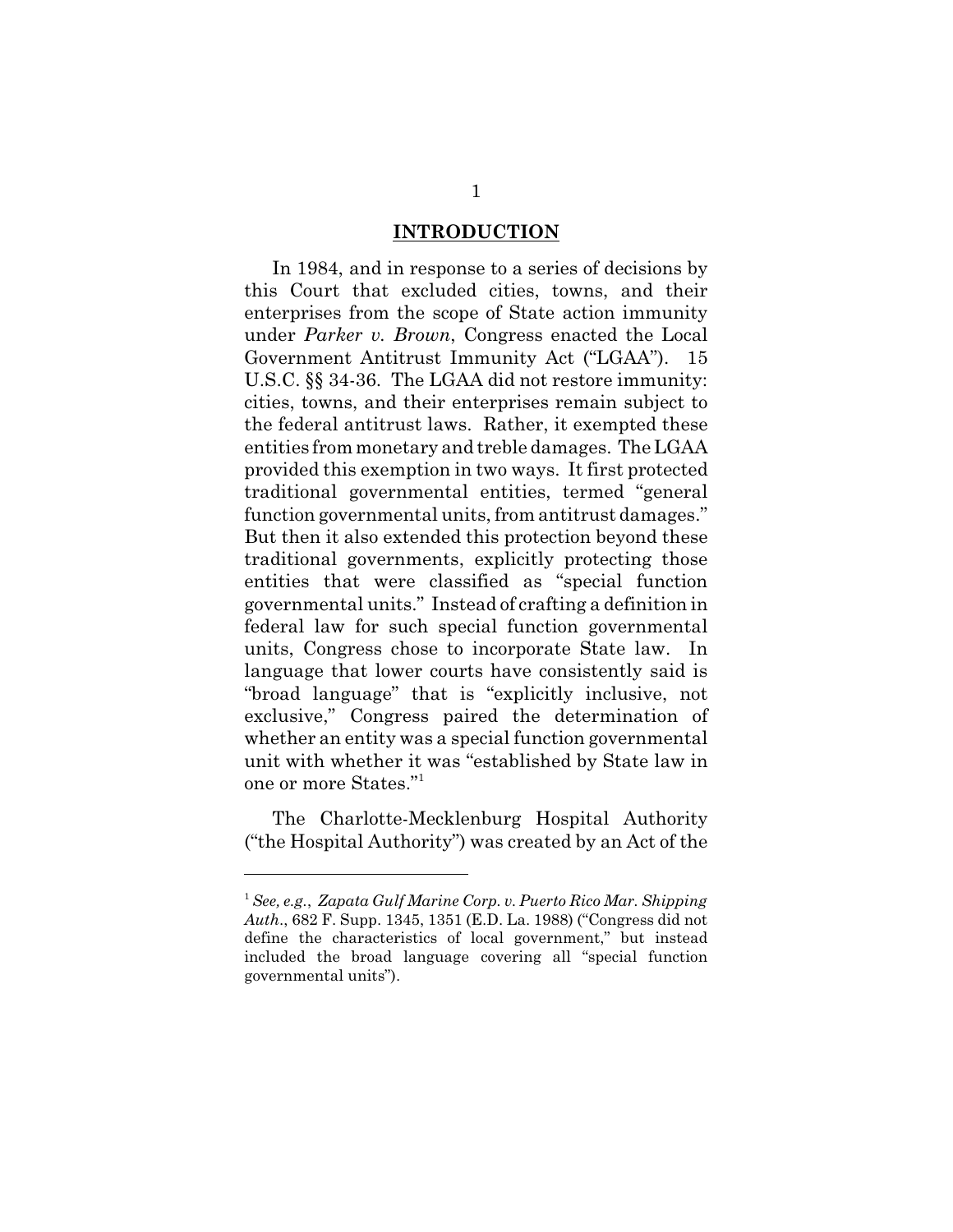North Carolina General Assembly and a Resolution of the City of Charlotte in 1943. In December 2020, the Supreme Court of North Carolina held that, as a quasimunicipal corporation and body "politic and corporate" under North Carolina law, the Hospital Authority's "essential function is, at its core, the governmental provision of services." *DiCesare v. The Charlotte-Mecklenburg Hospital Authority,* 376 N.C. 63, 86, 852 S.E.2d 146, 162  $(2020)^2$  By providing healthcare, the Hospital Authority is "acting in its delegated legislative function and not in a private fashion of any sort." 376 N.C. at 83. Indeed, the Hospital Authority's status as a quasi-municipal corporation under North Carolina law means that North Carolina has "delegate[d] portions of its sovereignty, to be exercised . . . for certain well-defined public purposes." 376 N.C. at 84. The Hospital Authority's Board is appointed (and can be removed) by the Mecklenburg County Commission, it is subject to audit by the State Auditor; it is required to seek approval from the Local Government Commission before borrowing money; it must comply with North Carolina's public records and open meetings laws; and it must comply with North Carolina's Local Government and Fiscal Control Act. It may issue (on approval by the North Carolina Local

<sup>2</sup> The central issue in *DiCesare* was whether the Hospital Authority was entitled to the same protections as cities, towns, and the State from treble damages and other relief under North Carolina's antitrust laws. Thus, the Hospital Authority's legal status and whether it is a quasi-municipal form of government, and thus a specialized extension of government was the crucial question. The Supreme Court of North Carolina held that the Hospital Authority, like the State, cities, and towns, was exempt from claims arising under North Carolina's antitrust laws.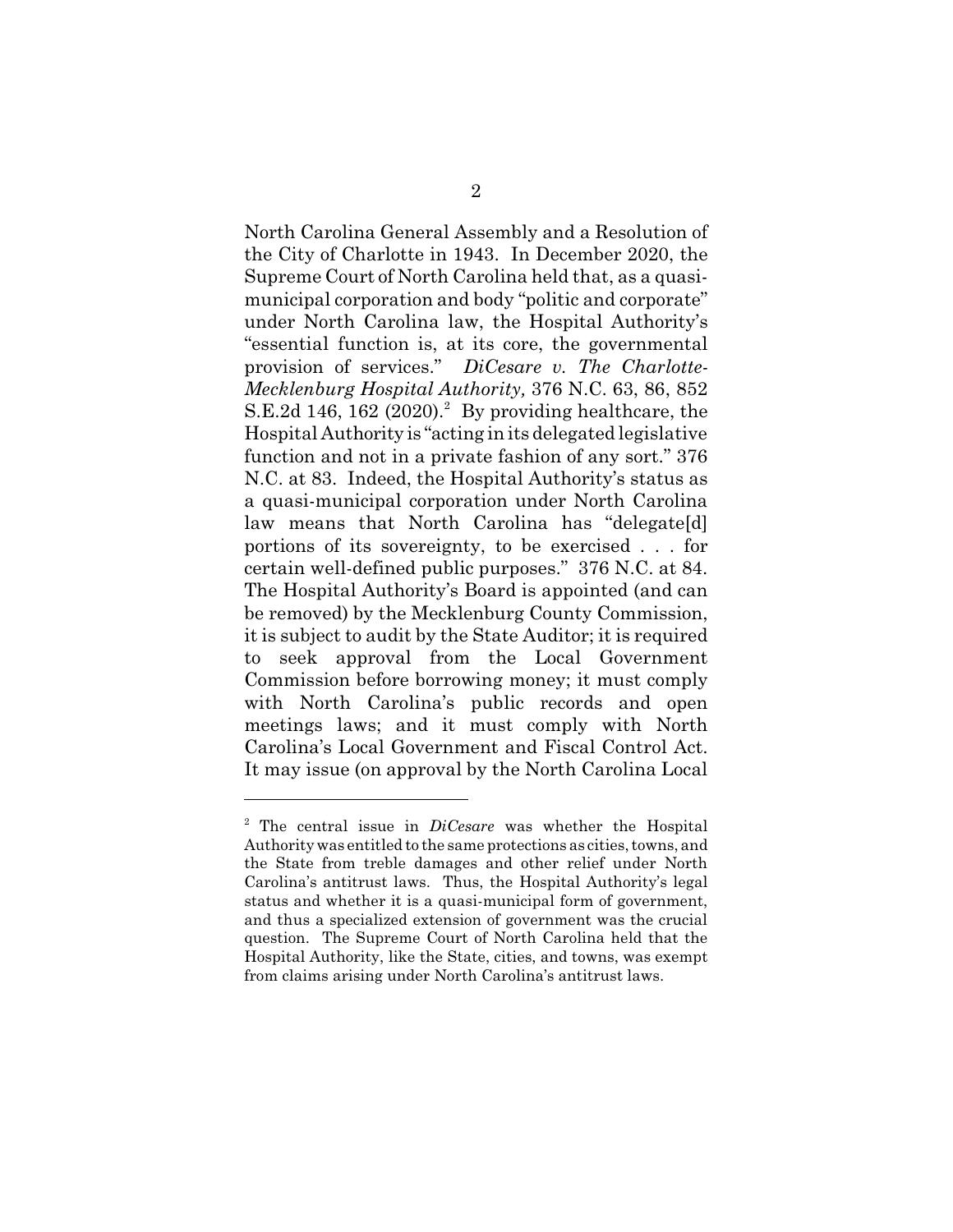Government Commission) tax-exempt municipal revenue bonds; it has the power of eminent domain as a "public condemnor;" and its pension plan is exempt from ERISA as a "governmental plan." The Hospital Authority, as the designated "safety-net" provider for a metropolitan area and region of several million people, provides \$1.87 Billion per year in uncompensated care. (JA 125).

These undisputed facts, among others, led the Fourth Circuit to conclude that the Hospital Authority was a special function governmental unit established by North Carolina law, and thus within the scope of the LGAA: "There is no magic combination of powers that a governmental body must have to be classified as a 'special function governmental unit.' However, those of the Hospital Authority, as outlined by the Supreme Court of North Carolina, readily qualify." (App. 22a-23a).

In light of a definitive decision by the Supreme Court of North Carolina declaring that under North Carolina law the Hospital Authority provides a governmental service as a quasi-municipal corporation, and the extensive statutory framework that treats the Hospital Authority as a specialized arm of government and a political subdivision under North Carolina law, the Fourth Circuit's holding should not be controversial. Yet Petitioner claims that the Fourth Circuit's decision violates the basic precepts of the LGAA. Citing no statutory or case authority, Petitioner contends that because the Hospital Authority is large and has a small number of operations that cross State boundaries, it cannot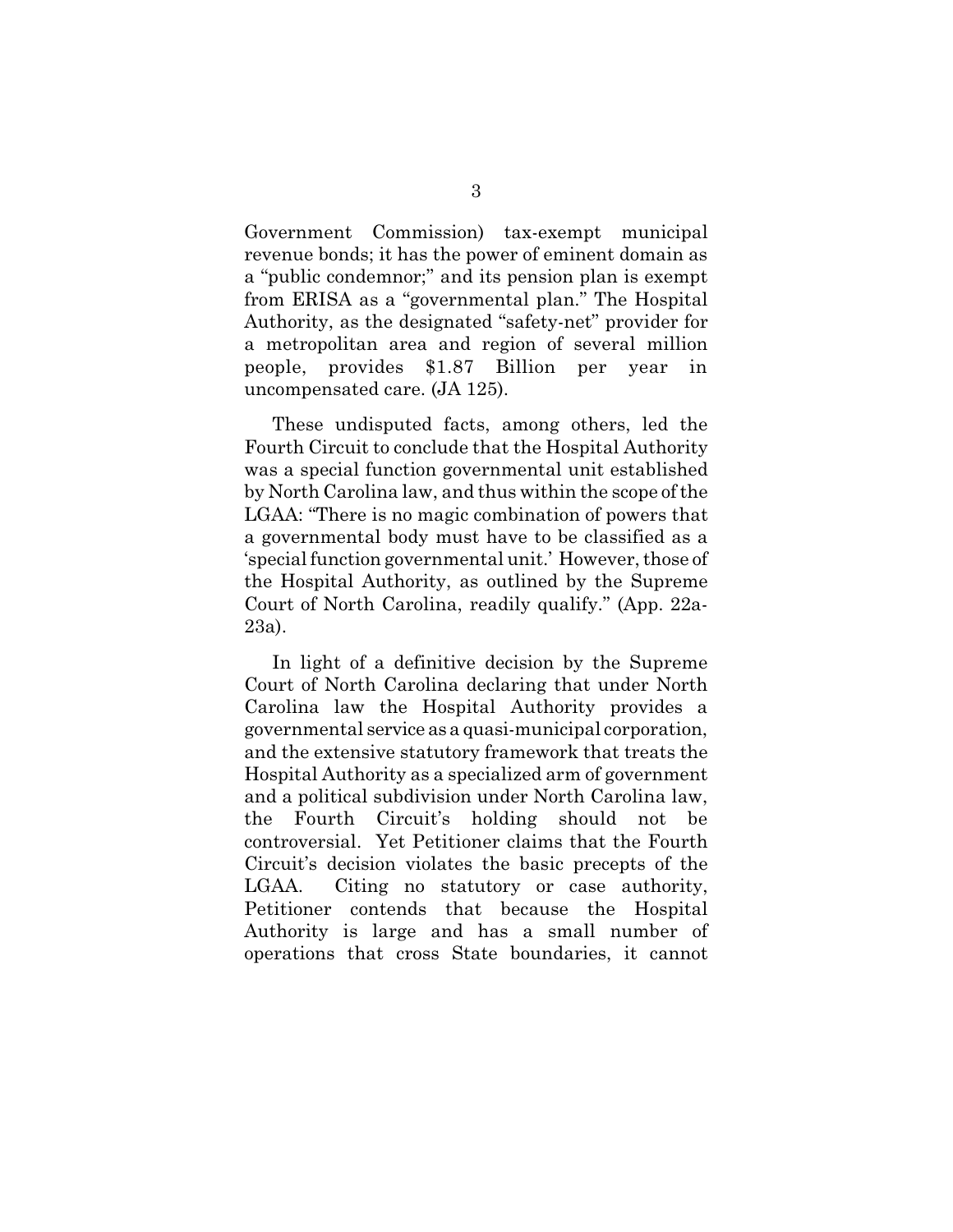possibly be the type of "local" government contemplated by the LGAA. He further claims that the Fourth Circuit's conclusion is squarely in conflict with a 1991 decision of the Tenth Circuit, which found that a public trust hospital was not a special function governmental unit based on Oklahoma law. The Petitioner, and Amici, further argue that the Fourth Circuit's decision necessarily means that the Hospital Authority would be exempt from money damages under the LGAA anywhere it operates. From this, Petitioner and Amici create a parade of horribles in which State legislatures or cities could confer this type of nationwide exemption on any entity they choose, simply by declaring it to be a "political subdivision." This parade culminates in a hypothetical situation in which the City of Charlotte declares Bank of America to be a political subdivision, thereby exempting it from money damages under the LGAA. Petitioner asks this Court to impose specific uniform traits or characteristics, such as the power to tax or to hold elections, that special function governmental units must possess to qualify for immunity, traits that reflect traditional notions of government. These traits would exclude the Hospital Authority (and almost all other public hospitals) from the scope of the LGAA.

Petitioner's arguments are misplaced. First, there is no split in circuits. Both the Fourth Circuit here and the Tenth Circuit in *Tarabishi v. McAlester Regional Hospital*, 951 F.2d 1558 (10<sup>th</sup> Cir. 1991) followed Congress' explicit directive to examine State law to determine how a particular entity is established. Any perceived difference in the outcomes of these cases is driven by the difference between the laws of Oklahoma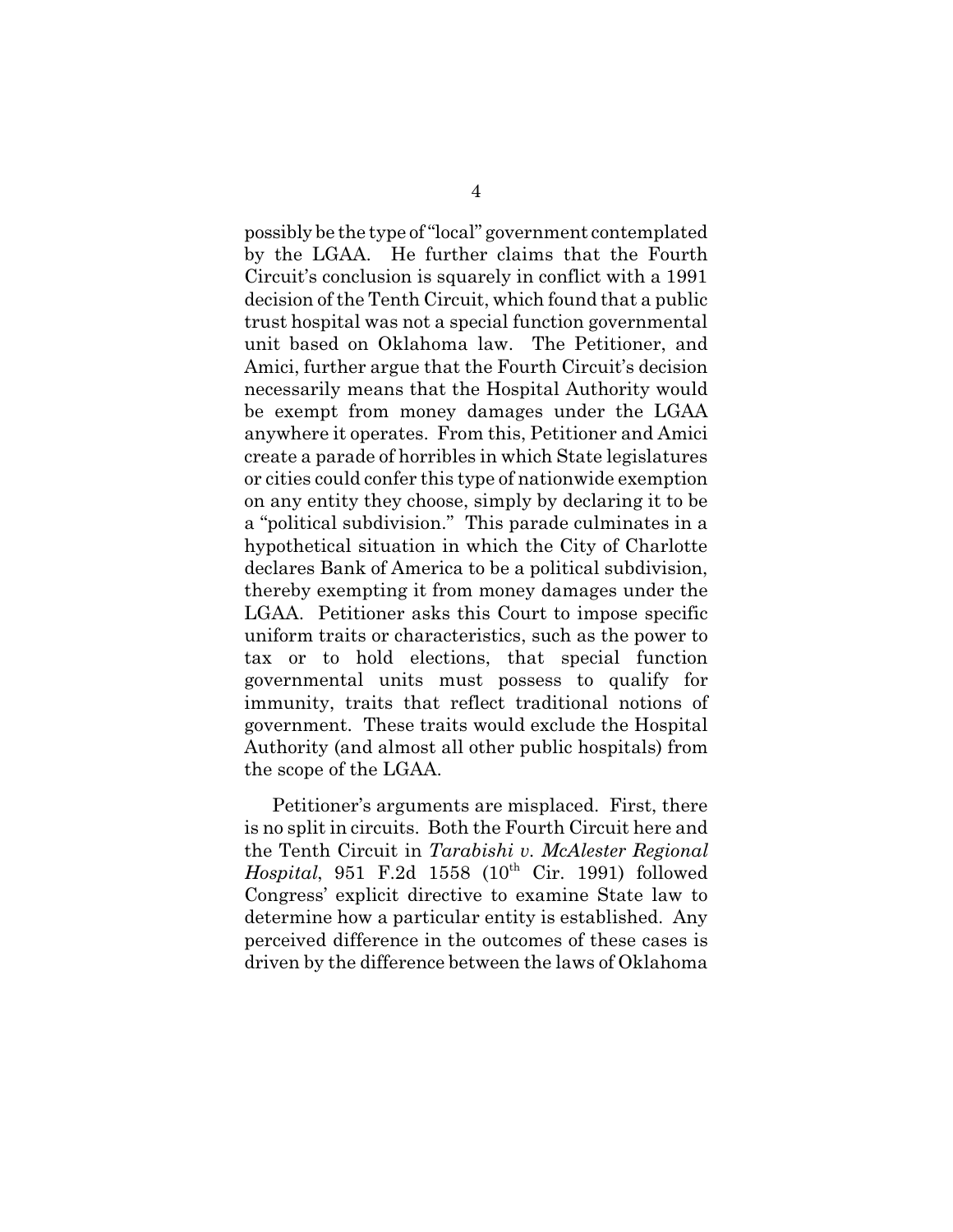and North Carolina addressing different hospital structures, not by a doctrinally different approach between the circuits. Second, the Fourth Circuit's conclusion that the Hospital Authority was established by North Carolina law as a quasi-municipal corporation and political subdivision, and thus qualified as a special function governmental unit, is substantively correct. Indeed, Petitioner makes little effort to discuss or distinguish the raft of State laws under which the Hospital Authority is supervised and from which it derives powers that are traditionally exercised by local governments, such as the power of eminent domain and the authority to issue municipal revenue bonds. And, where he does do so, he simply gets North Carolina law wrong.

Furthermore, this case is a poor vehicle in which to undertake what the Fourth Circuit termed as a "rewrite [of] the Act to impose a limitation that it does not currently contain." (App. 26a). There is no evidence, and in the pleadings no allegation, that the Hospital Authority claims to act or acts as a quasi-municipal corporation outside of North Carolina. The Plaintiff's Complaint alleges that his injury resulted from billings for care rendered by a Charlotte hospital, that the relevant geographic market was "no larger" than the Charlotte area, and that in that "market" the Hospital Authority improperly exercised market power. The Fourth Circuit, pointedly, made clear that it was not deciding whether, in a different case and under different facts, the Hospital Authority would be exempt from antitrust damages as a special function governmental unit when operating outside of North Carolina. (App. 27a). Nor do Petitioner or Amici cite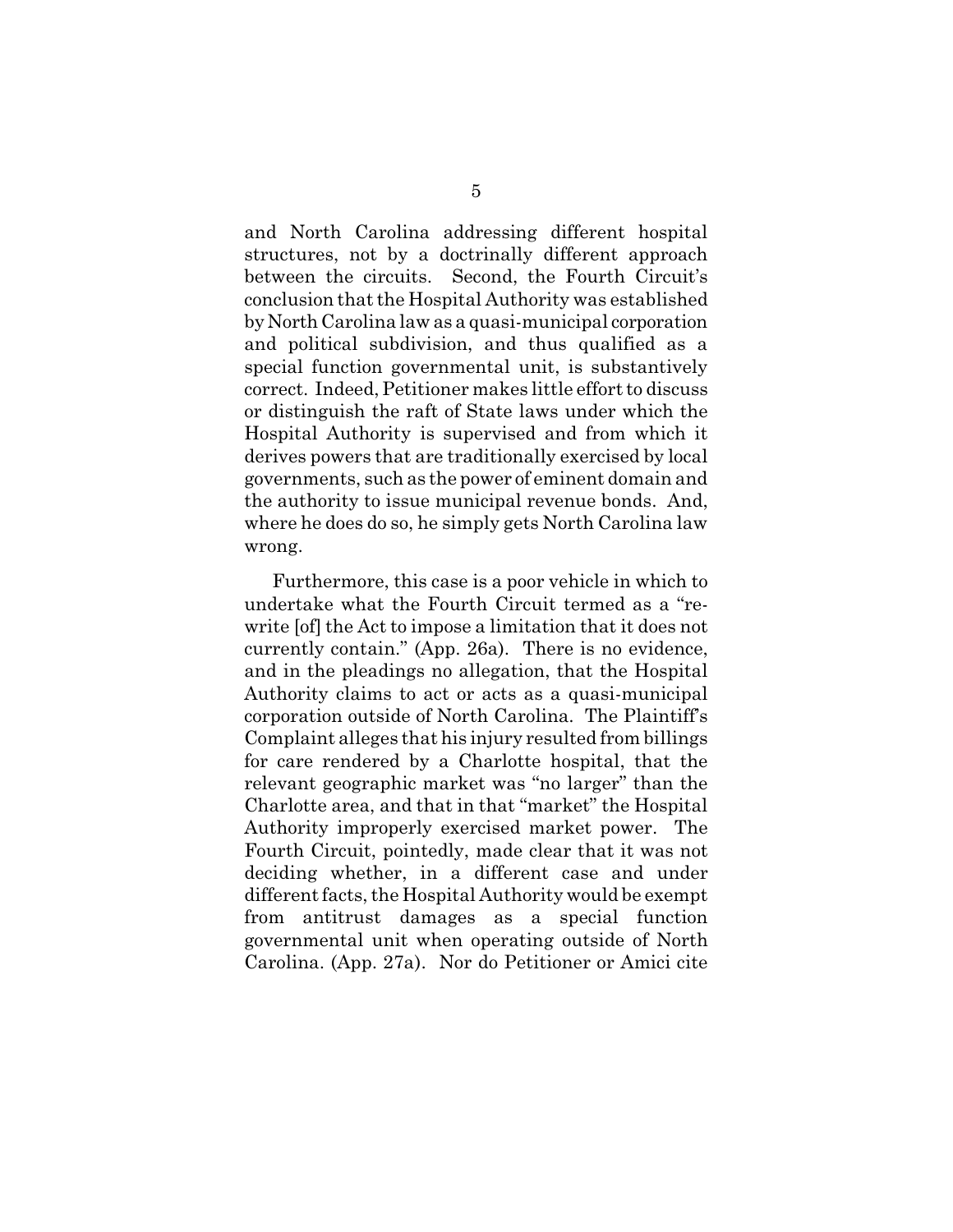decisions indicating that this question appears to be arising with any frequency; the only "conflict" which Petitioner can muster involves a decision rendered thirty years ago. The concern that State legislatures or municipal governments could effectively "hand out" exemptions under the LGAA is not indicative of reality and amounts to a *reductio ad absurdum* in speculating that this would occur with for-profit stock-issuing companies, such as Bank of America.

The Fourth Circuit did not rule, and the Hospital Authority does not contend, that State legislatures are free to do as they please to confer an exemption under the LGAA. The meaning of a special function governmental unit under the LGAA remains a matter of federal law, informed by how an entity is established under State law. But a hallmark of such an entity is that it must provide governmental services. Healthcare is just such a service. For-profit banking or the other examples conjured by the Petitioner and Amici plainly are not.

Fundamentally, Petitioner and Amici offer this Court a solution in search of a problem, a purely hypothetical problem that the Fourth Circuit explicitly declined to address. Yet Petitioner and Amici ask this Court to grant its Writ for the purpose of imposing standards to prevent a problem that is not present here, as the Hospital Authority, under these facts and for this claim arising in North Carolina, is a special function governmental unit under North Carolina law.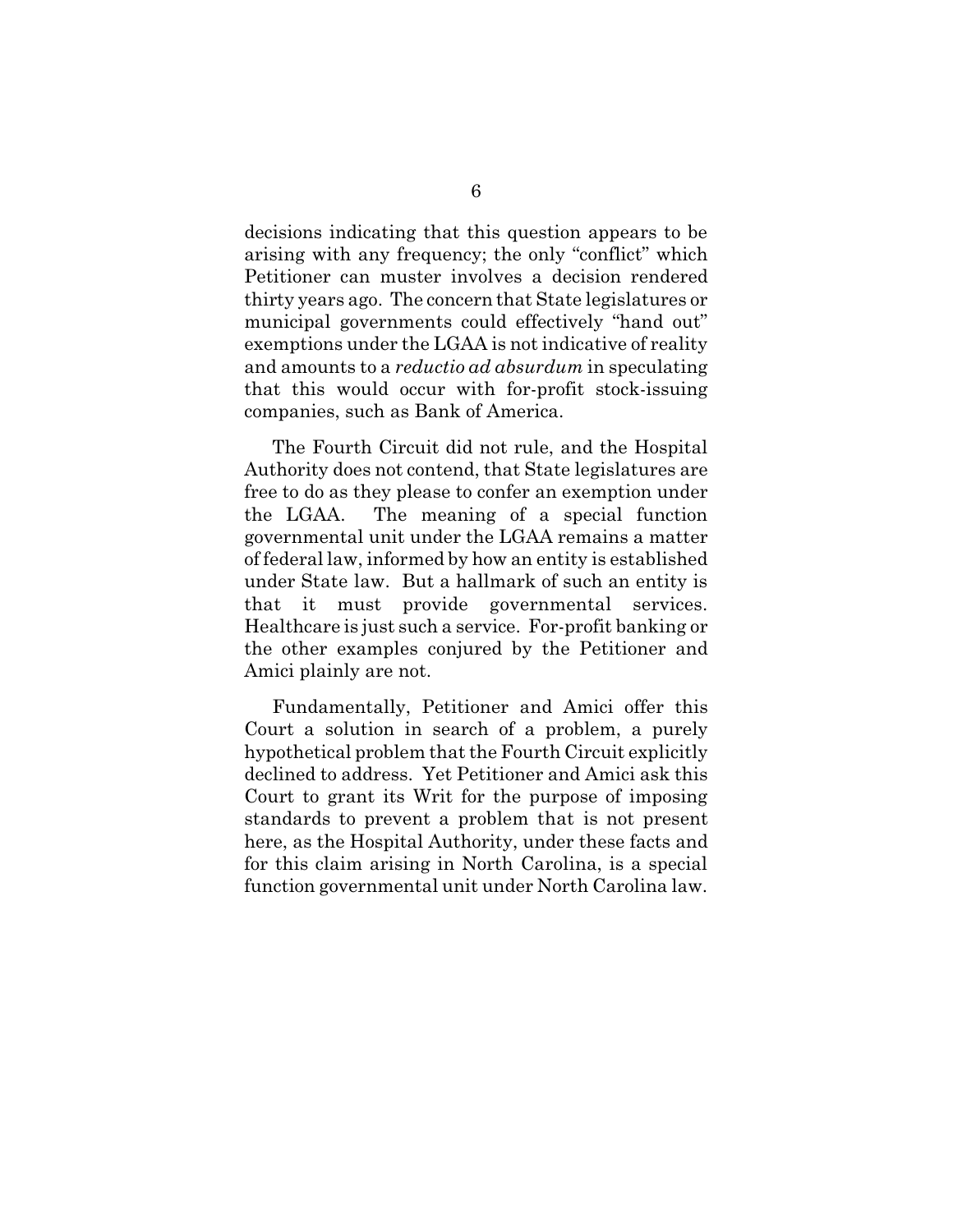### **STATEMENT OF THE CASE**

### *The Petitioner and His Claims*

Raymond Benitez was seriously injured in a motor vehicle accident in July 2016 and taken to the Hospital Authority's Carolinas Medical Center in Charlotte, a quaternary care center with the only Level I trauma unit within 100 miles of Charlotte. (JA 29 ¶4). His treatment was covered and paid for under a health insurance policy between Tyson Foods and Blue Advantage Administrators of Arkansas. (JA 26, 28-29, 44-49). In a separate contract between the Hospital Authority and Blue Cross Blue Shield of North Carolina, Benitez was treated as a "Blue Card" holder and thus received significantly discounted pricing. (JA 46). For his week in the hospital, Benitez ultimately paid \$3,440.36 - - the amount of his deductible and the percentage of his co-payment as determined by Tyson Foods' insurance agreement with another Blues' plan, Blue Advantage. (JA 45-46).

Nearly two years later, Benitez brought this lawsuit. (JA 10-25). Benitez's central allegation is that provisions in the Hospital Authority's agreements with commercial health insurance companies prevented those companies from directing or "steering" patients to other healthcare providers. Benitez claimed that by restricting the ability of health insurance companies to direct their members to another hospital that could be less expensive, these provisions lead to higher prices and reduced competition. As a result, Benitez claimed that his co-payment and deductible were higher than they should have been because these provisions enabled the Hospital Authority's prices to be higher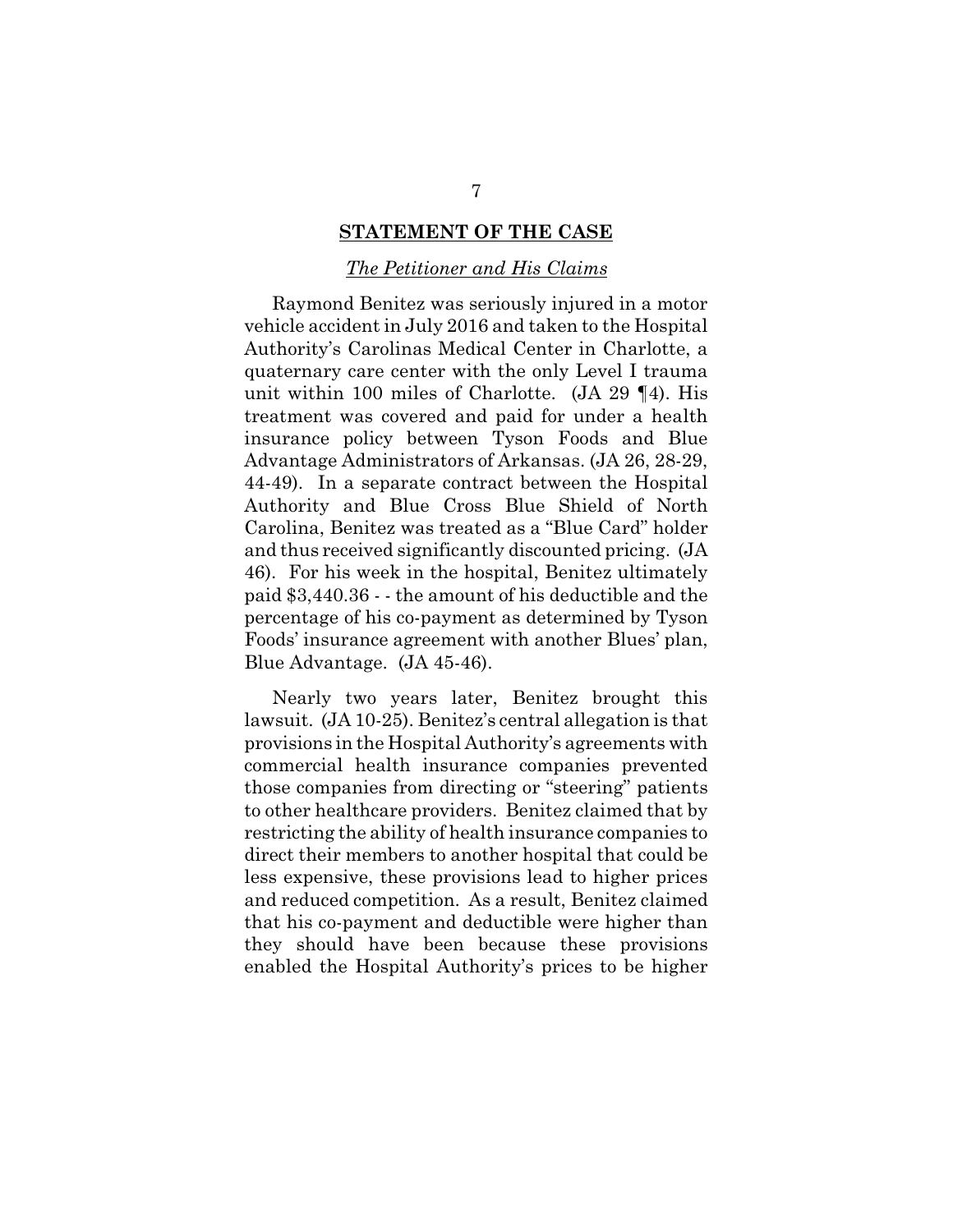than those in a competitive market. He sought to represent a class of all persons in the Charlotte area who paid a deductible or co-payment for inpatient treatment at the Hospital Authority's facilities in the Charlotte market.

#### *The Hospital Authority*

The Hospital Authority was established in 1943, pursuant to what is now known as the North Carolina Hospital Authorities Act, N.C. Gen. Stat. §§ 131E-15, *et seq*. (JA 29). In that Act, the General Assembly of North Carolina found that the establishment of hospital authorities was "in the interest of the public health and welfare" and necessary "to protect the public health, safety, and welfare, including that of low income persons," and further that the provision of health care "is a public purpose." *Id.* §§ 131E-15(b), 131E-7. The Act provides that an authority established under its provisions "shall be public body and a body corporate and politic," which under North Carolina law means that it is "a body acting as a government, *i.e.*, exercising powers which pertain exclusively to a government." *Student Bar Ass'n Bd. of Governors, of Sch. of Law, Univ. of N. Carolina at Chapel Hill v. Byrd*, 293 N.C. 594, 601, 239 S.E.2d 415, 420 (1977). The Chair of the Mecklenburg County Board of County Commissioners appoints, and has the power to remove, the members of the Hospital Authority's board. N.C. Gen. Stat. §§ 131E-18(a)(d), 131E-22(a). (JA 42-44). Although the Hospital Authority currently operates on a self-funded basis, the Act authorizes the City and the County to appropriate general revenues to fund the Hospital Authority. *Id.* § 131E-30. (JA 42-44). The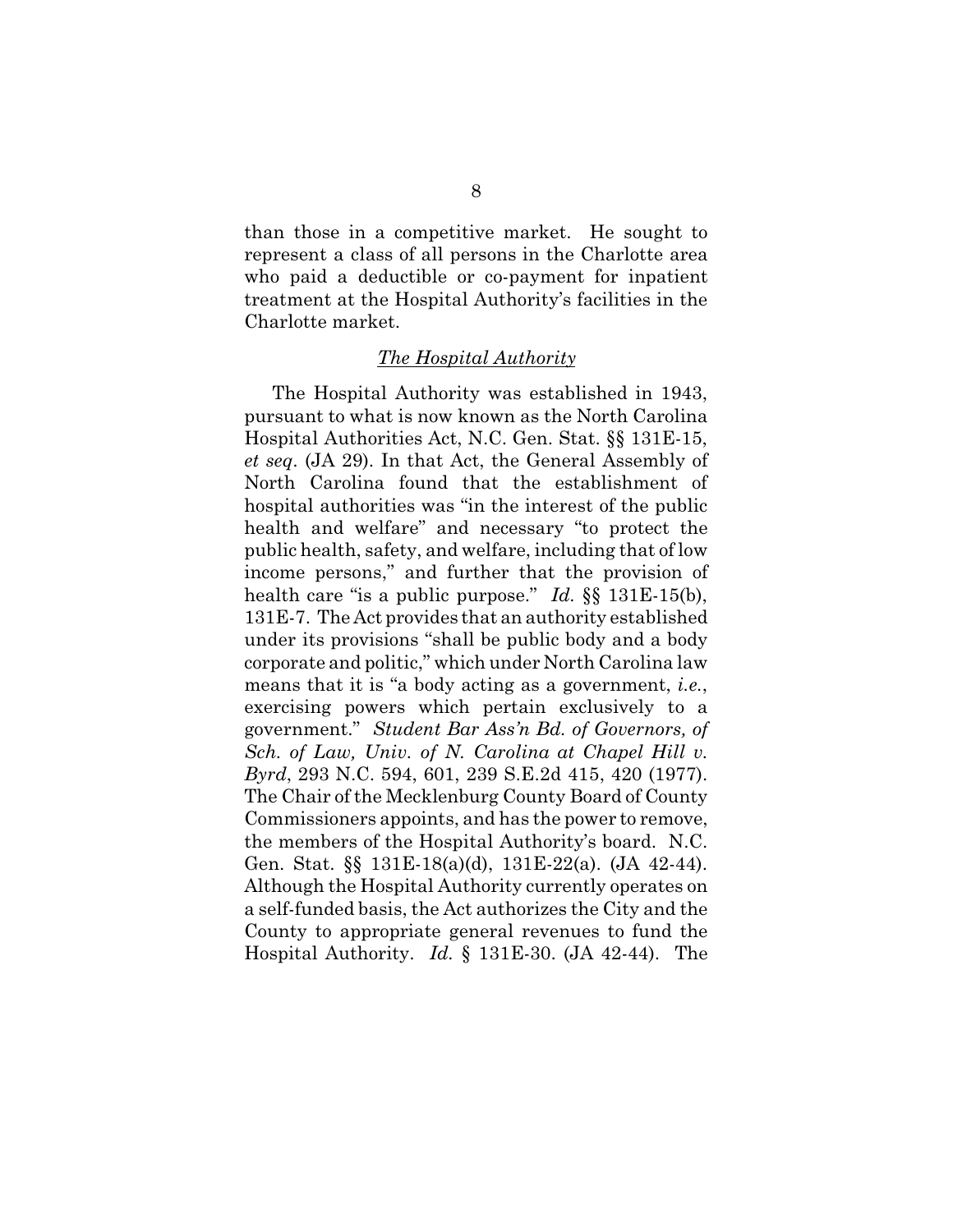City and County are also authorized to issue general obligation bonds, secured by their taxing powers, to finance the construction of the Hospital Authority's facilities. *Id.* § 159-48(b)(7). The Hospital Authority must comply with North Carolina's Local Government and Fiscal Control Act, *id.* § 159-39, and is required to submit regular reports and audits to the North Carolina Local Government Commission ("LGC"), to the Chair of the County Commission, and to the Charlotte Mayor. *Id.* §§ 159-33, 159-39(j); 159-39(f). (JA 42-44). It is subject to audit by the State Auditor. *Id.* at § 147-65(c)(16). (JA 42-44). The Hospital Authority issues tax-exempt, municipal revenue bonds under the Local Government Revenue Bond Act backed by the full faith and credit of North Carolina and must seek the approval of the LGC before borrowing money. *Id.* §§ 131E-26, 131E-32, and *id.* §§ 159-81, 159-160, 131E-26(a). (JA 42-44). As a "public body," the Hospital Authority must comply with North Carolina's Open Meetings Law, *id.* §§ 143-318.10(b), 159-39, and the Public Records Act. *Knight Pub. Co. v. Charlotte-Mecklenburg Hosp. Auth*., 172 N.C. App. 486, 486-87, 616 S.E.2d 602, 603 (2005). (JA 42-44). It also has the power of eminent domain, which it exercises as a "public condemnor." *Id.* §§ 131E-24(a); 40A-3(c). (JA 42-44). The Hospital Authority's pension plan is considered a "governmental plan" exempt from regulation under ERISA. *Shore v. Charlotte-Mecklenburg Hosp. Auth*., No. 1:18-cv-961, 2019 WL 4141059, at \*3 (M.D.N.C. Aug. 30, 2019) (Schroeder, J.), *appeal dismissed*, Dkt. No. 47, Dec. 16, 2019. The Hospital Authority is also exempt from property and sales taxes. N.C. Gen. Stat. §§ 105-278.1(c)(3)(c), 105- 449.88(10). It is registered as a "municipality" with the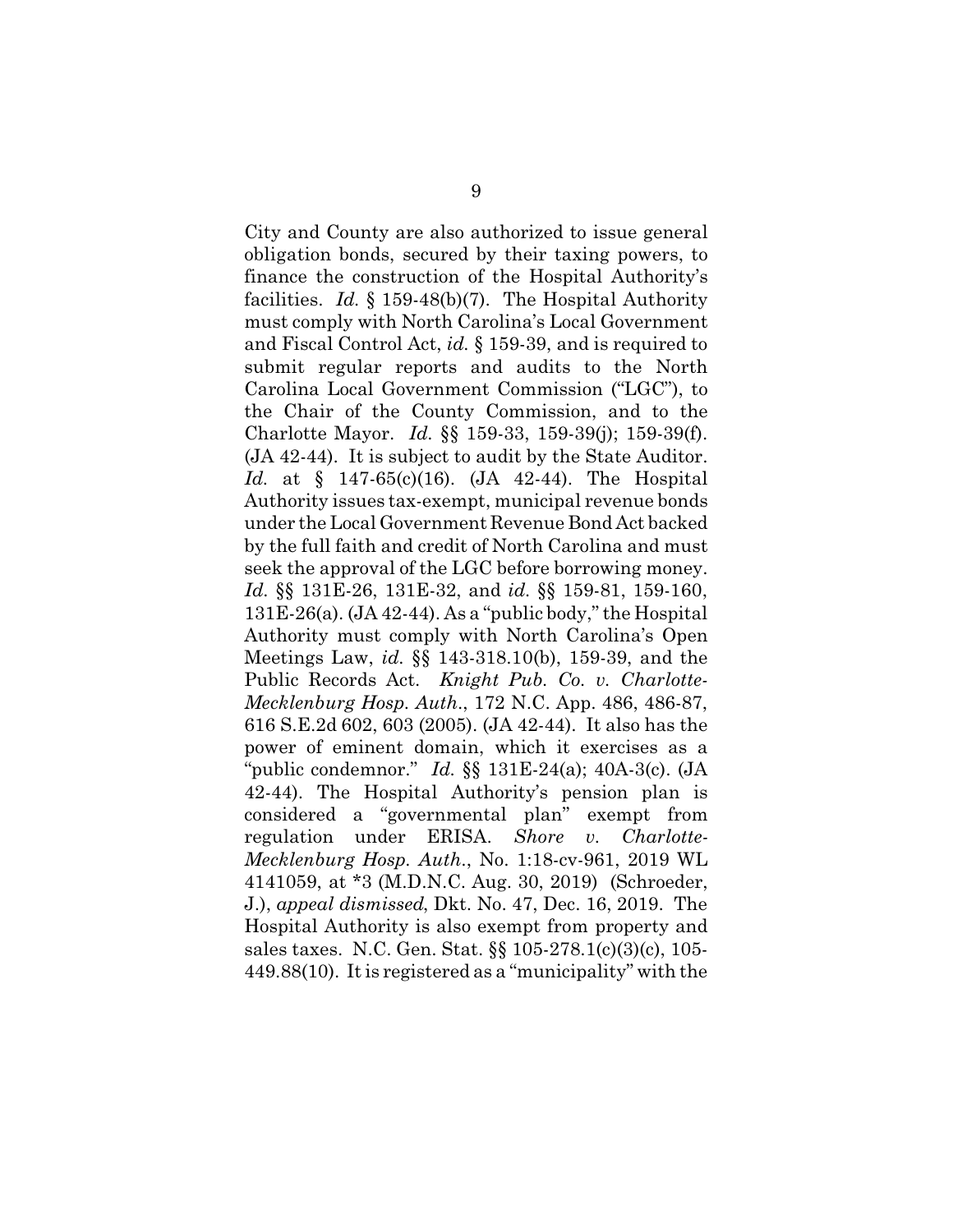Secretary of State for North Carolina. https://www.sosnc.gov/search/index/corp.

The Hospital Authority contends that the clauses at issue—which prevent health insurance companies from discriminating against the Hospital Authority once it contracts to be "in-network"—promote competition. It is undisputed that health insurance companies demand that hospitals offer substantial discounts on pricing in order to be "in-network." The Complaint concedes that providers have a "powerful incentive" to offer such discounts. A health insurance company's members will then be steered by the insurance companies to "innetwork" providers through a variety of economic incentives. The "steering restrictions" prevent a health insurance company from discriminating against the Hospital Authority once it has secured "in-network" status by discounting its pricing. That is, these clauses require the insurance company to treat the Hospital Authority in the same manner as other "in-network" providers. As such, these clauses prevent postcontractual opportunism - - that is, they prevent an insurance company that has secured discounted pricing from the Hospital Authority from later providing economic incentives for its members to use other providers.

## *The Proceedings Below*

In response to Benitez's Complaint, the Hospital Authority filed an Answer and moved for Judgment on the Pleadings under Rule 12(c) on two grounds. (JA 26- 55). First, the Hospital Authority sought dismissal of the claims for monetary damages under the LGAA because it is a "special function governmental unit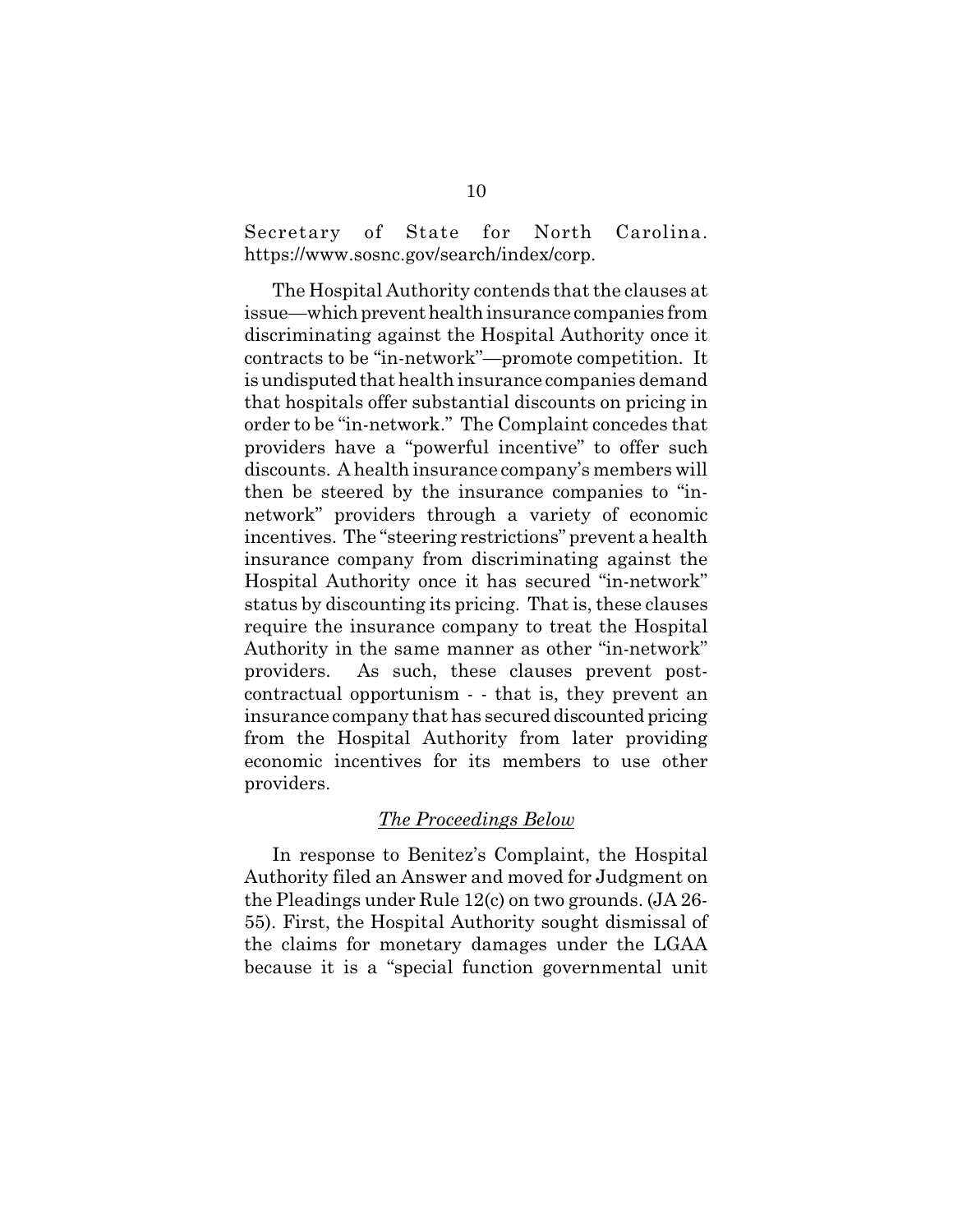established by State law in one or more states." *See* 15 U.S.C. §§ 34, 35. (JA 42-44, 52-53). Second, because Petitioner was simply the beneficiary of pricing that was negotiated and purchased by his insurance carrier from the Hospital Authority, he was an "indirect purchaser" and lacked antitrust standing under *Illinois Brick Co. v. Illinois,* 431 U.S. 720 (1977). (JA 44-48, 52-53).

The District Court granted the Hospital Authority's motion under the LGAA, holding that the Hospital Authority was a "special function governmental unit." (JA 187-200). It held in abeyance the Hospital Authority's motion under *Illinois Brick*.

The Petitioner then appealed to the U.S. Court of Appeals for the Fourth Circuit.

A panel of the Fourth Circuit unanimously affirmed the District Court on March 23, 2021. In doing so, the Fourth Circuit expressly rejected Benitez's request to impose a uniform set of characteristics that would be required for any special function governmental unit. It did so because the text of the LGAA:

[i]ncludes none of the limitations on a "special function governmental unit" that Benitez advances. Congress could have defined "special function governmental unit" to only include those entities that have the powers and characteristics Benitez describes. But it did not do so - - not originally nor in the thirty-seven years since its passage.

(App 15a). The court then addressed the question of whether the Hospital Authority had sufficient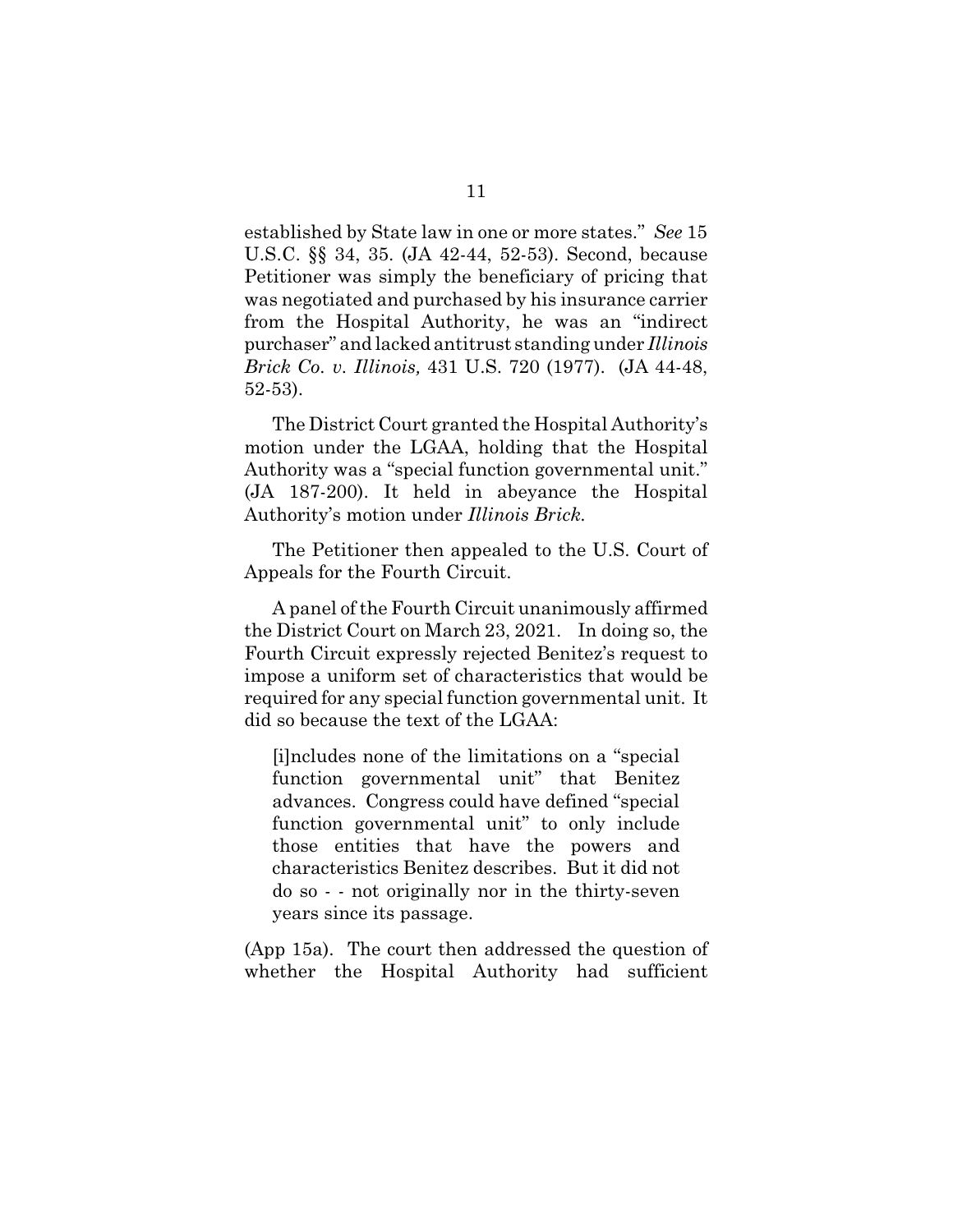governmental authority under North Carolina law to qualify as a special function governmental unit. Relying heavily on *DiCesare*, the court found that the Hospital Authority met that criteria. In so concluding, the court also found that its analysis created no conflict with *Tarabishi*; indeed, its analysis was identical to the analysis used in *Tarabishi.* The difference in outcome stemmed not from any disparate analytical framework or policy, but because Oklahoma law treated a "public trust" hospital in a different manner than the Hospital Authority was treated under North Carolina law. Finally, and pointedly, the Fourth Circuit found no reason to address Petitioner's argument that the decision would grant the Hospital Authority nationwide immunity as it is clear that in North Carolina - - where Benitez's claim arose and where he suffered his injury - - the Hospital Authority is a special function governmental unit.

#### **ARGUMENT**

Congress enacted the LGAA in 1984 "in order to broaden the scope of antitrust immunity applicable to local governments." *Sandcrest Outpatient Servs*., *P.A. v. Cumberland Cty. Hosp. Sys., Inc*., 853 F.2d 1139, 1142 (4th Cir. 1988) (Powell, J.). This was a "response to the filing of an 'increasing number of antitrust suits, and threatened suits, that could undermine a local government's ability to govern in the public interest,'" in the wake of Supreme Court decisions limiting the applicability of the state action immunity doctrine for local governments and their enterprises. 853 F.2d at 1142 (quoting H. Rep. No. 98- 965 at 2 (1984)).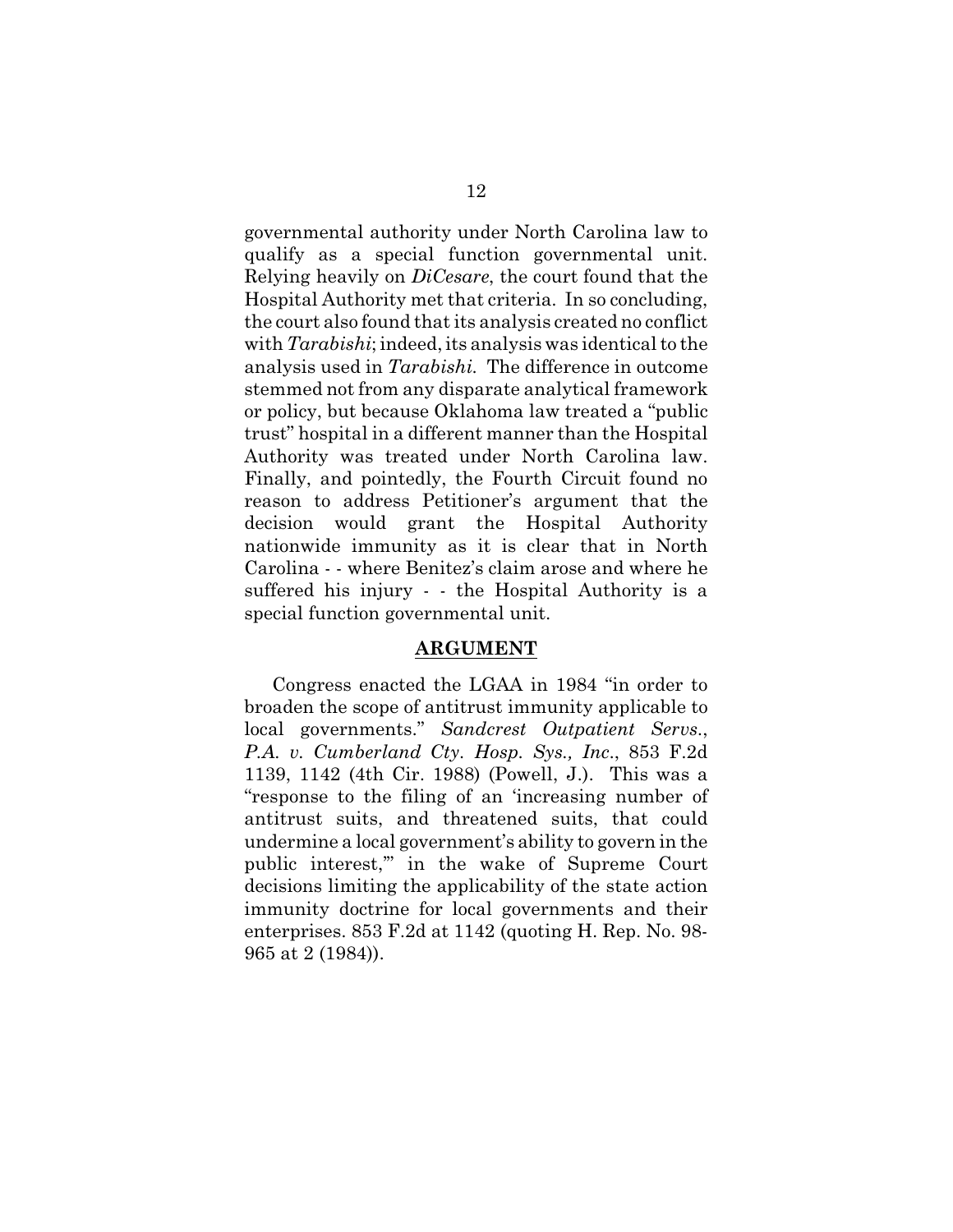The LGAA provides that "no damages, interest on damages, costs, or attorney's fees may be recovered under [the federal antitrust laws] from any local government, or official, or employee thereof." 15 U.S.C. § 35(a). This provision advances a number of public interests. First, the Act reflects Congress's determination that "taxpayers should not be forced to bear the treble damage remedies recoverable from local governments under the antitrust laws" and that "local governments should not be forced to spend public funds in defending baseless antitrust suits." *Palm Springs Med. Clinic, Inc. v. Desert Hosp*., 628 F. Supp. 454, 462 (C.D. Cal. 1986) (citing H. Rep. No. 98-965 at 6, 8 (1984)). In addition, Congress "concluded that it was necessary to enact a statute that would allow local governments to go about their daily functions without paralyzing fear of antitrust suits." *Sandcrest*, 853 F.2d at 1139 (quoting S. Rep. No. 98-593 at 3 (1984)); *see also* S. Rep. 98-593 at 2 (adopting Professor Areeda's testimony that subjecting State agencies or officials to punitive sanctions could impair their ability and willingness to perform their duties *as well as* further overburden[ ] tax payers." (emphasis added)).

The LGAA accordingly defines a "local government" in broad terms:

(1) the term "local government" means—

(A) a city, county, parish, town, township, village, or any other general function governmental unit established by State law, or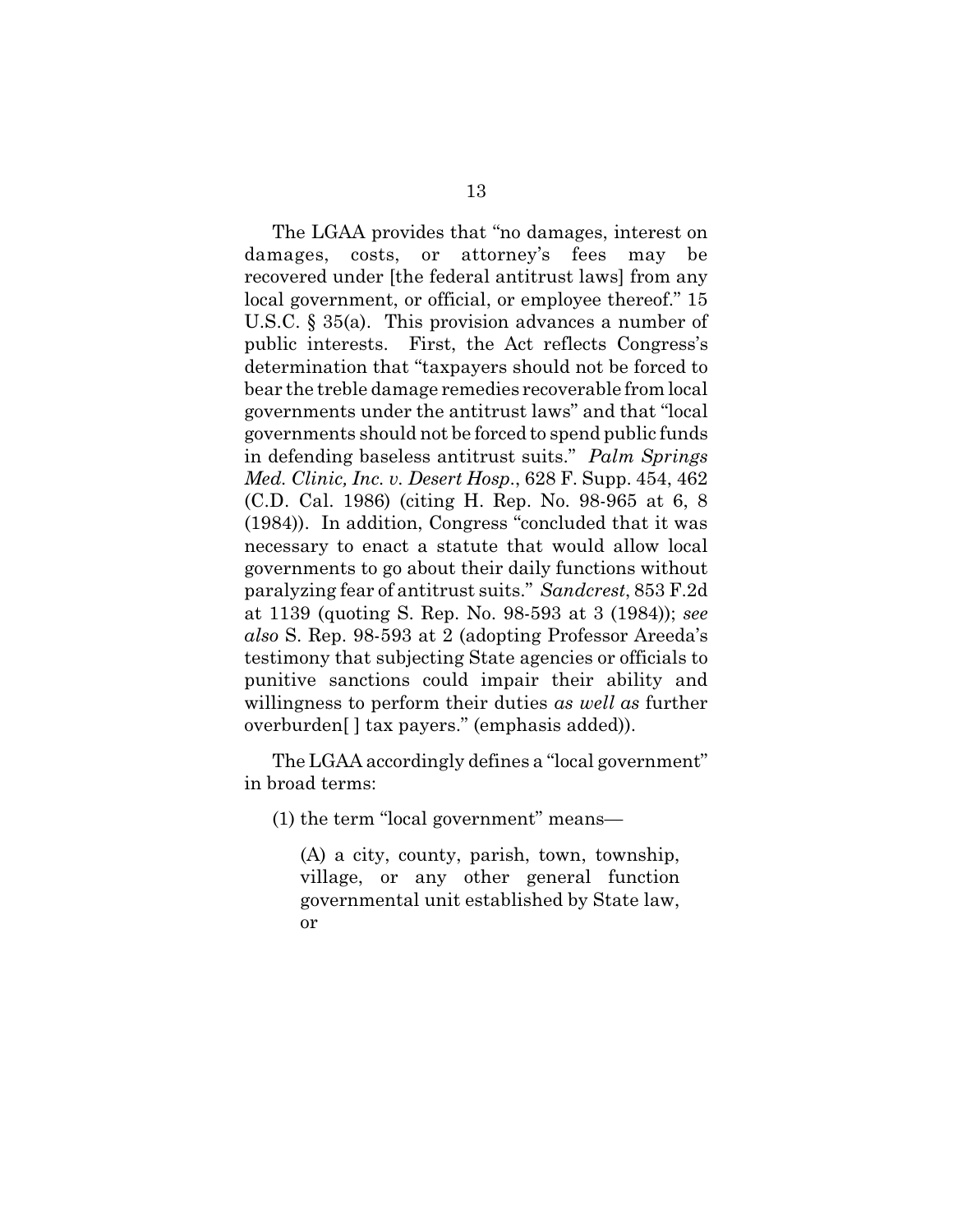### (B) **a** *school district, sanitary district, or any other special function governmental unit established by State law in one or more States* . . .

15 U.S.C. § 34 (emphasis added). Lower courts have consistently understood that this "broad language" is "explicitly inclusive, not exclusive" and the examples listed in the statute are "only representative" of the types of entities covered by the LGAA. *Zapata Gulf Marine Corp. v. Puerto Rico Mar. Shipping Auth*., 682 F. Supp. 1345, 1351 (E.D. La. 1988) ("Congress did not define the characteristics of local government," but instead included the broad language covering all special function governmental units); *Palm Springs Med. Clinic, Inc. v. Desert Hosp*., 628 F. Supp. at 458–59; *Capital Freight Servs., Inc. v. Trailer Marine Transp. Corp.*, 704 F. Supp. 1190, 1198 (S.D.N.Y. 1988) (examples set out in the statute and legislative history are "only representative" and "the language and legislative history of the LGAA is explicitly inclusive, not exclusive"). The House Judiciary Committee explained that "[e]xamples of special purpose political subdivisions included within the definition are planning districts, water districts, sewer districts, irrigation districts, drainage districts, road districts, and mosquito control districts" as well as "special purpose governmental units that operate in more than one State, such as regional planning boards, environmental organizations, or airport or port authorities . . . ." H. Rep. No. 98-965 at 19 (1984). The Senate Judiciary Committee report also provided an example explaining that immunity would extend even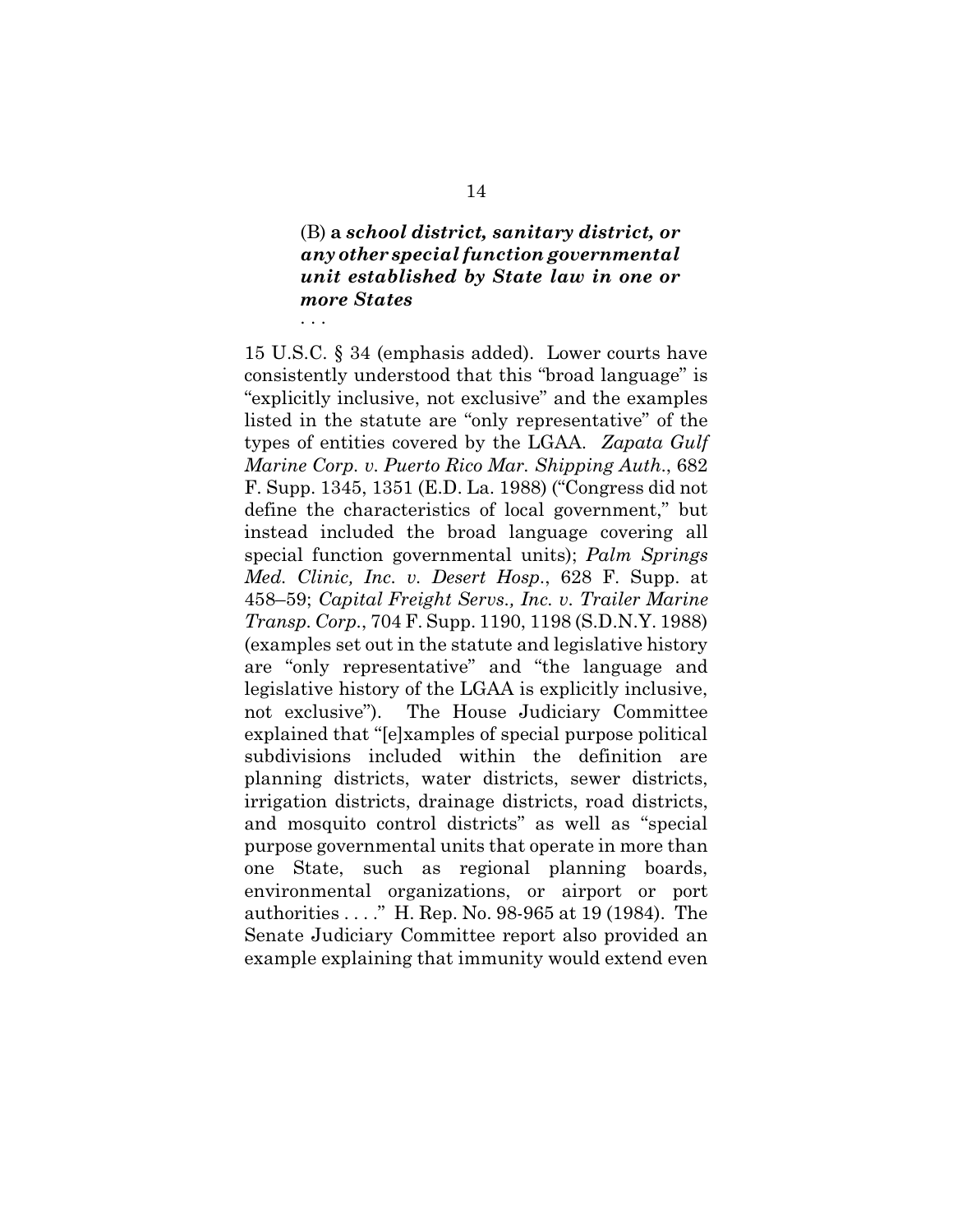to a municipal "ambulance service [operated] on a commercial basis." S. Rep. No. 98-593 at 8.

Congress considered, but rejected, a regime under which immunity would turn on whether a local government's actions were "sovereign or commercial in character" out of concern that it would result in a "quagmire." H. Rep. No. 98-965 at 14-15 and n. 23 (1984). The LGAA accordingly makes no distinction between a local government's "proprietary" or "governmental" activities. *United Nat'l Maint., Inc. v. San Diego Convention Ctr. Corp., Inc*., No. 07-CV-2172- AJB, 2012 WL 12845620, at \*4 (S.D. Cal. Sept. 5, 2012), *aff'd, United Nat. Maint., Inc. v. San Diego Convention Ctr., Inc.*, 766 F.3d 1002 (9th Cir. 2014). And the act applies even when a local government is a "market participant." *Id*. (citing *Capital Freight Services, Inc. v. Trailer Marine Transport Corp*., 704 F. Supp. 1190, 1200-01 (S.D.N.Y. 1989)).

## **I. THE FOURTH CIRCUIT'S DECISION DOES NOT CREATE A "SQUARE SPLIT" WITH THE TENTH CIRCUIT.**

The Petitioner contends that the Fourth Circuit's decision here creates a "square split" with the Tenth Circuit's decision in *Tarabishi.* This is not correct. In fact, the analytical framework used by both courts is identical and dictated by the plain words of the LGAA.

*Tarabishi* involved antitrust claims brought by a physician who practiced in McAlester, Oklahoma against the McAlester Regional Hospital. Dr. Taribishi claimed that in 1984 and 1985, the hospital opposed his request for a Certificate of Need to open an outpatient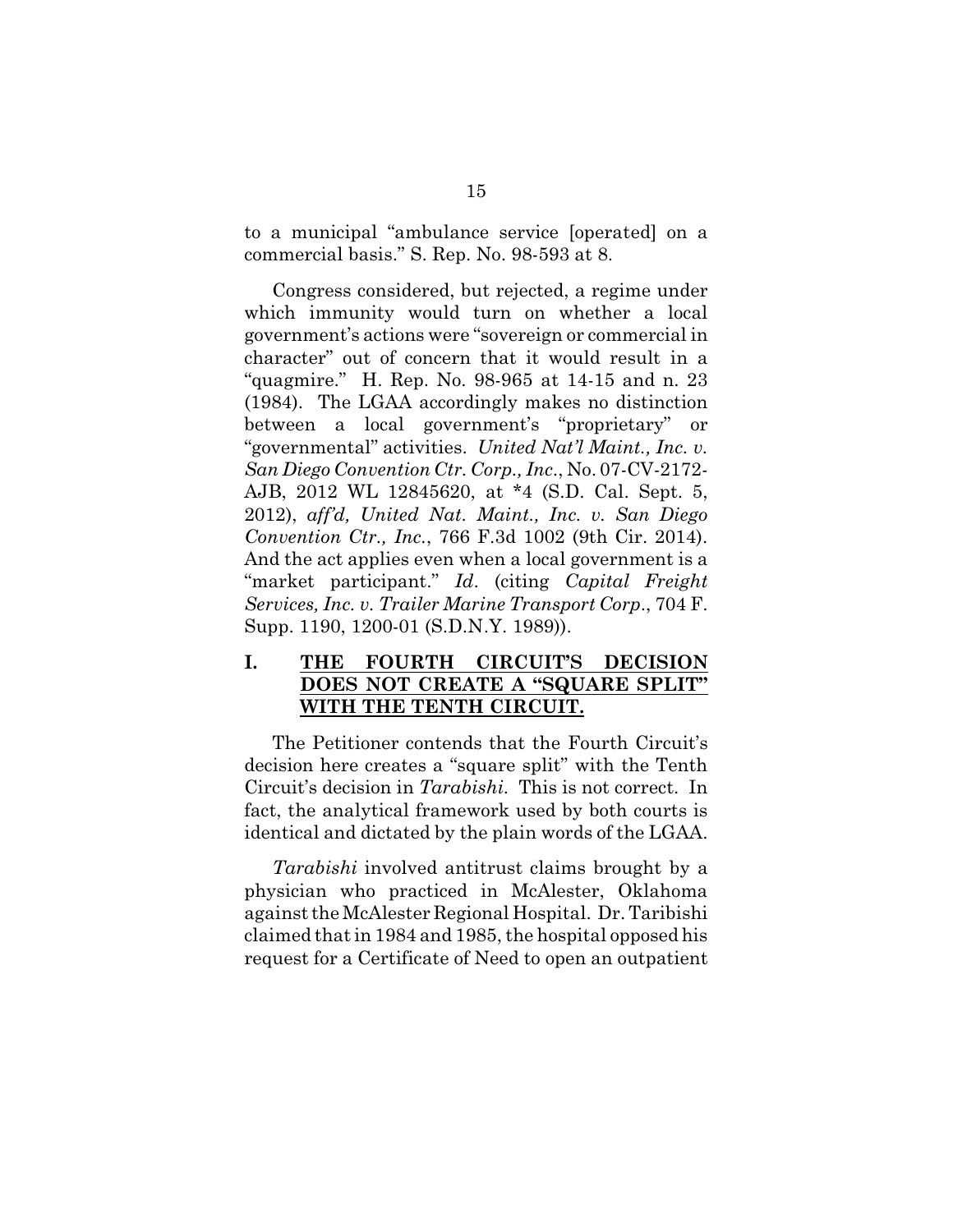surgical facility, opened its own, and then revoked his privileges to practice. McAlester Hospital was a "public trust hospital," a structure unique to Oklahoma law. Given the Petitioner's heavy reliance on *Tarabishi* and his insistence here that State law should not determine whether an entity qualifies a special function governmental unit, it is ironic that in *Tarabishi* the plaintiff argued just the opposite: "Plaintiffs respond that Oklahoma law controls the question here, and thus the interpretation of the status of a hospital under the laws of other states is immaterial." 951 F.2d at 1564. The Tenth Circuit agreed, reasoning that decisions finding publiclyformed hospitals exempt from antitrust damages under the LGAA in other federal jurisdictions, do not "directly answer[ ] the question of whether a hospital operated as a public trust for furtherance of public functions with a city as its beneficiary should be considered a special function governmental unit." 951 F.2d at 1566. In concluding that the McAlestar Hospital had no such exemption, the Tenth Circuit cited Oklahoma law. The court found it "persuasive that around the time of the challenged conduct, the Oklahoma legislature clearly viewed public trust hospitals as entities different from political subdivisions." *Id.* In particular, the Tenth Circuit noted that Oklahoma law expressly excluded public trust hospitals from the definition of "political subdivision" under the Oklahoma Tort Claims Act.

*Tarabishi* turned on the structure of a public trust hospital under Oklahoma law. Indeed, the *Tarabishi* court noted that Oklahoma law had subsequently changed after the events in the Complaint to include public trust hospitals as political subdivisions, a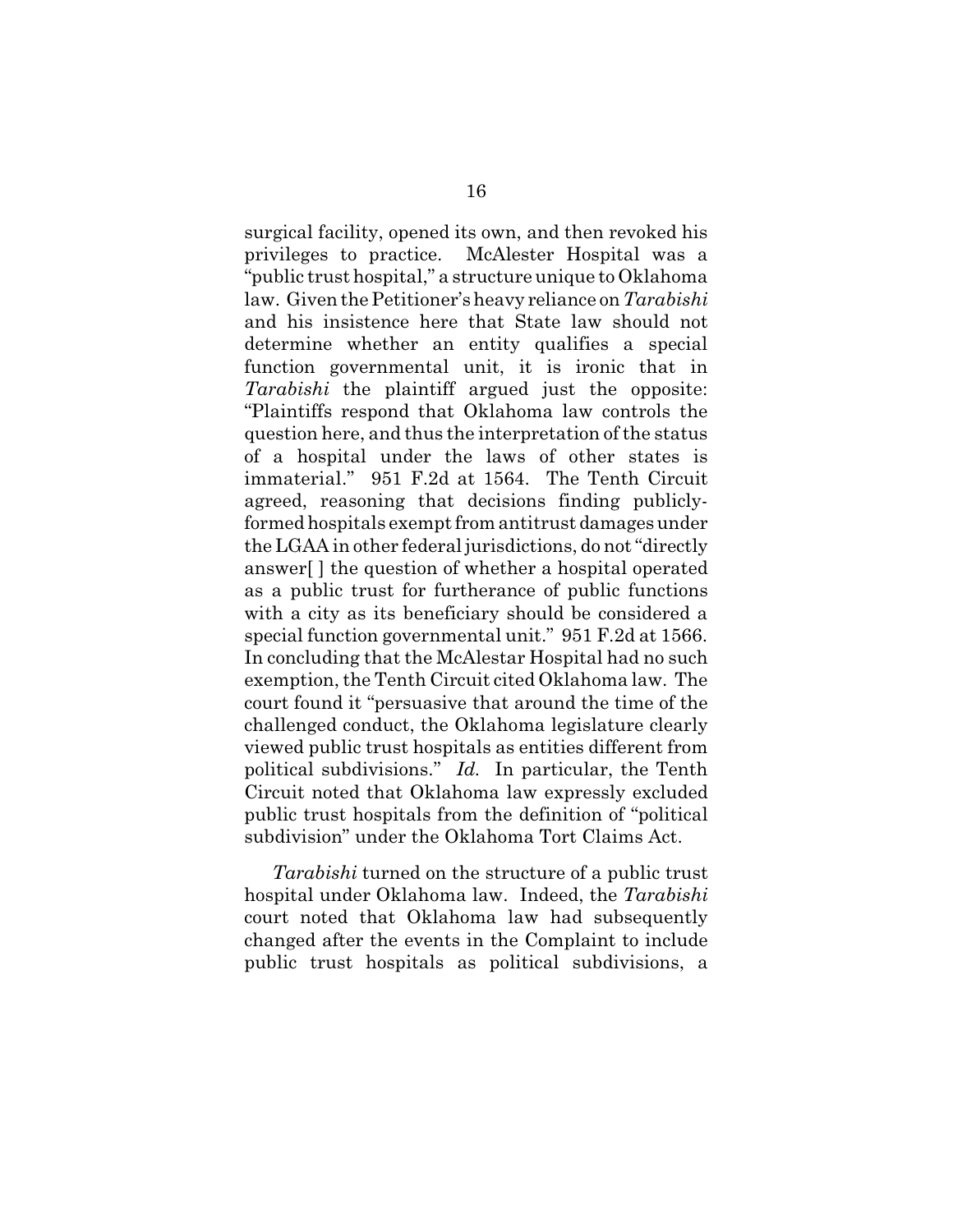change which "might suggest a different result today." 951 F.2d at 1566. In the same way, the Fourth Circuit's decision here is anchored in North Carolina law as articulated by the Supreme Court of North Carolina in *DiCesare.* In particular, the Fourth Circuit pointed to *DiCesare'*s holding that "[a]lthough quasimunicipal corporations are not subject to all of the requirements applicable to other governmental entities, it is clear that their essential function is, at its core, the governmental provision of services." (App. 22a). The Fourth Circuit had little difficulty in concluding that the Hospital Authority's powers, "as outlined by the Supreme Court of North Carolina, readily qualify" it as a special function governmental unit. Consequently, the Fourth Circuit found no conflict with the *Tarabishi* court because "[i]mportantly, *Tarabishi* recognized that how an entity is classified under state law is critical . . . . and . . . emphasized that the structure of a public trust hospital was unique and distinguishable." *Id*.

To establish a "square split," the Petitioner cherrypicks snippets from non-contiguous sentences in the Fourth Circuit's decision. For example, the Petitioner asserts that the Fourth Circuit "noted that its decision 'is seemingly at odds' with the Tenth Circuit's," and then claims that the court engaged in "little explanation . . . likely to protect its published and thus binding opinion from review in this Court." (Pet. at 19). But what the court wrote in full was that "[a]t first blush, *Tarabishi* is seemingly at odds with our holding." (App. 23a). It then noted that "[i]mportantly, however, *Tarabishi* recognized that how an entity is classified under state law is critical and cited to a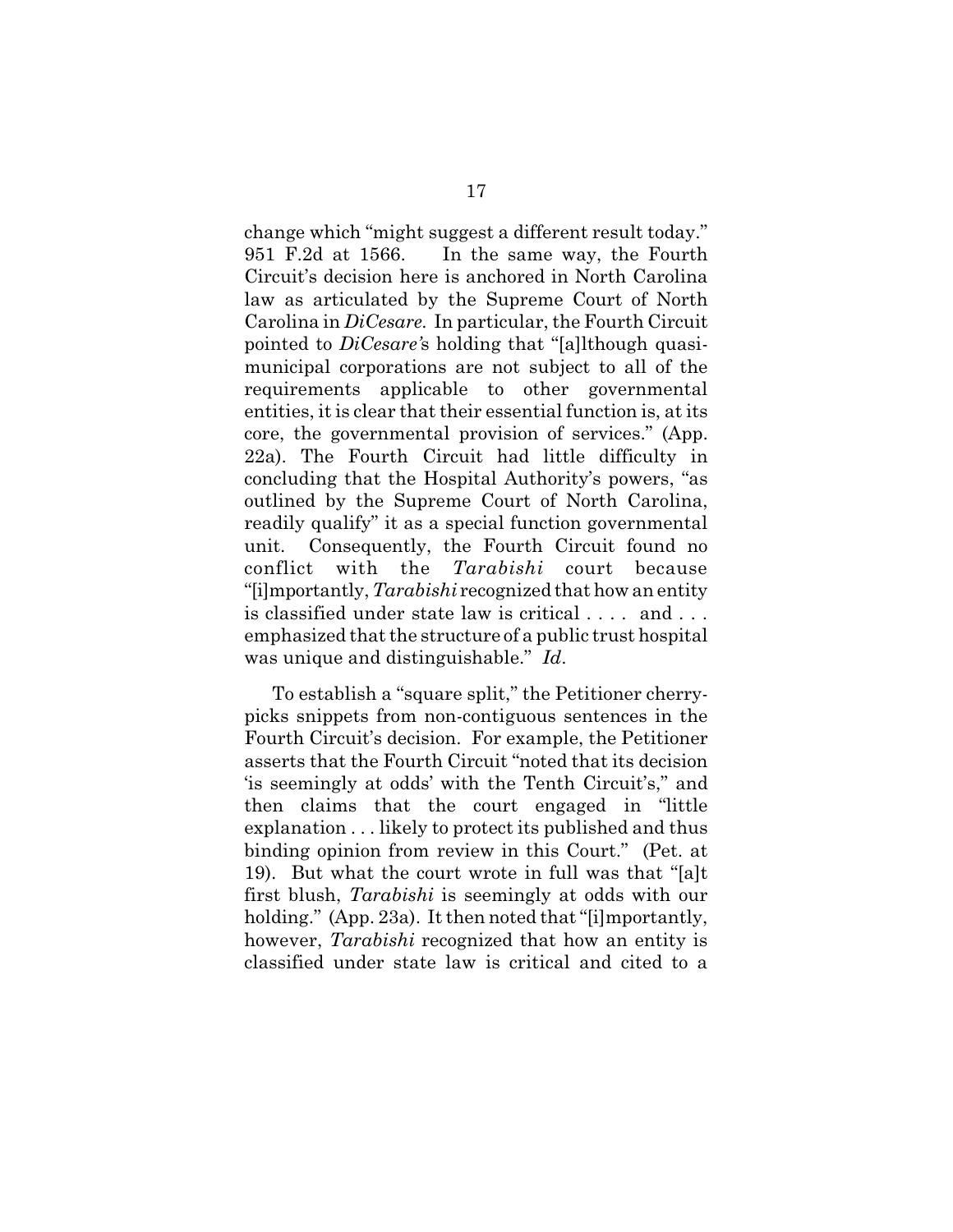variety of cases where hospitals were held to be 'local governments.'" (*Id.*)Thus, in context the court was not conceding that its analysis was different than that used in *Tarabishi*, as implied by Petitioner. Rather, the court was responding directly to the Petitioner's argument that the result in *Tarabishi* controlled without regard to its reasoning, and pointing out that both courts used the same reasoning - - the difference in outcome was the consequence of the different manner in which these entities were treated under each State's law. Indeed, the Fourth Circuit flatly stated that "while we reach a different result than *Tarabishi*, our holding is not inconsistent with its reasoning." (App. 24a). $3$ 

The Fourth Circuit's decision was heavily influenced by the decision of the Supreme Court of North Carolina in *DiCesare. DiCesare* involved antitrust claims concerning the same anti-steering clauses, but brought under North Carolina's antitrust laws (which largely replicate the Sherman and Clayton Acts). Thus, and unlike *Tarabishi*, the Fourth Circuit had the benefit of a definitive analysis of the Hospital Authority's status under North Carolina law. Indeed, the central issue in *DiCesare* was the legal status of the Hospital Authority - - that is, if it exists as a political subdivision under North Carolina law (like a city, town, or sanitary district), then it is exempt from claims under North Carolina's antitrust statutes. *DiCesare* held that the

<sup>&</sup>lt;sup>3</sup> And had the Fourth Circuit wished to "protect" its decision from review by this Court, as Petitioner suggests, it simply could have issued it in an unpublished format, or just affirmed the District Court in an unpublished *per curiam*.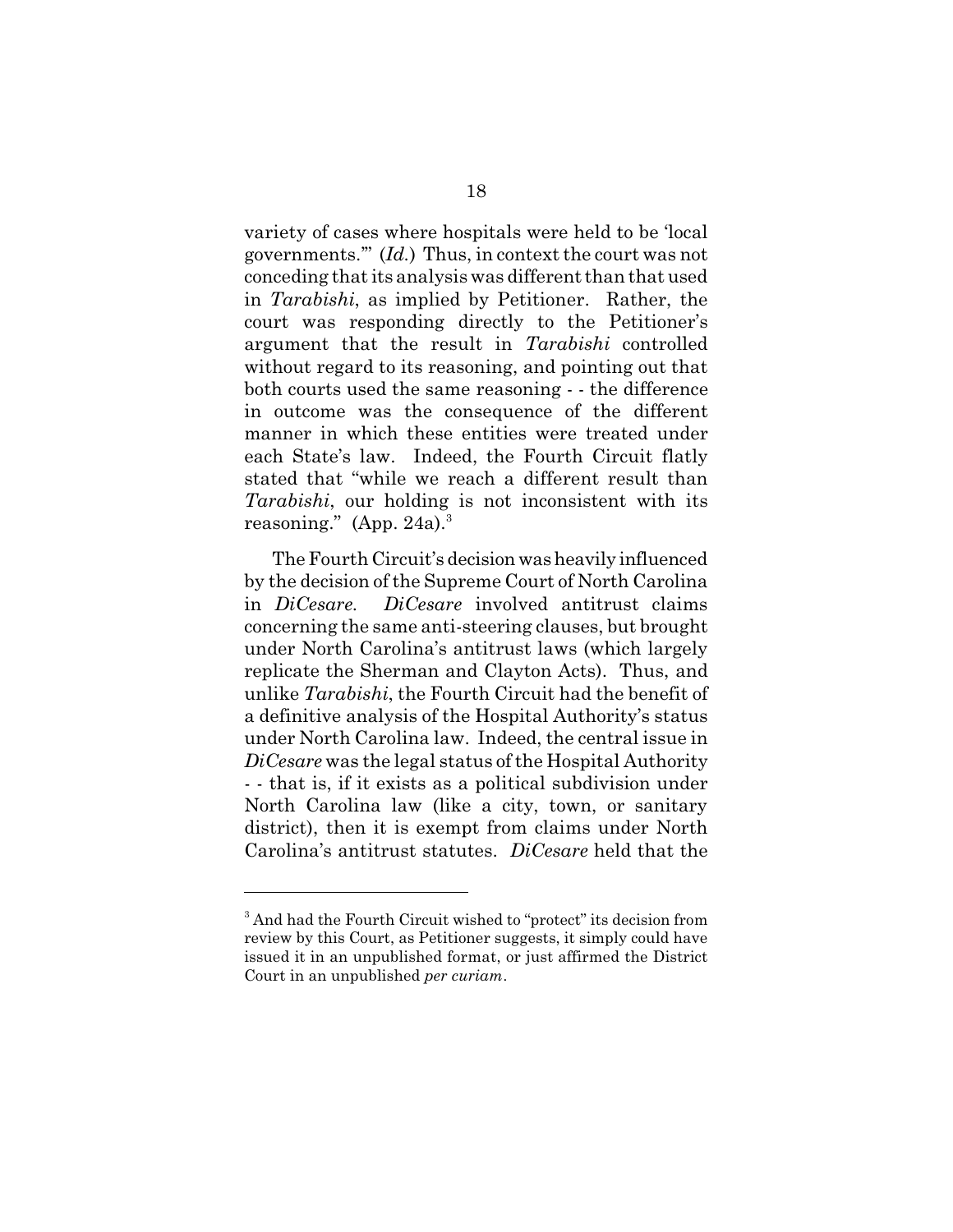Hospital Authority was established and operates as a quasi-municipal corporation; its "essential function is, at its core, the governmental provision of services." Moreover, as a body politic and corporate - - a status that the McAlester Hospital did not have under Oklahoma law - - the Hospital Authority is "a body acting as a government, *i.e.,* exercising powers which pertain exclusively to a government." *Student Bar Ass'n Bd. of Governors, of Sch. of Law, Univ. of N. Carolina at Chapel Hill v. Byrd*, 293 N.C. 594, 601, 239 S.E.2d 415, 420 (1977).

While the Petition spends several pages arguing about the similarities between McAlester Hospital and the Hospital Authority, there is no discussion whatsoever of *DiCesare* and its implications under the LGAA. The Fourth Circuit's decision, by contrast, devotes 4 pages to analyzing the holding and findings in *DiCesare*. The Fourth Circuit held that the findings in *DiCesare*, combined with the statutes regulating the Hospital Authority as a local government and providing it with governmental powers including eminent domain and the authority to issue tax-free municipal bonds, were dispositive. These did not exist in *Tarabishi.*

The Petitioner claims that "it is hard to imagine two cases where the facts are so similar, and the two holdings thus so at odds." (Pet. at 19). But while the Petitioner makes much of the appointment of the hospital boards by public officials and the lack of tort immunity as "similar facts," he ignores other facts that distinguish the Hospital Authority from McAlester Hospital. The Tenth Circuit did not find that the McAlester Hospital was subject to supervision by a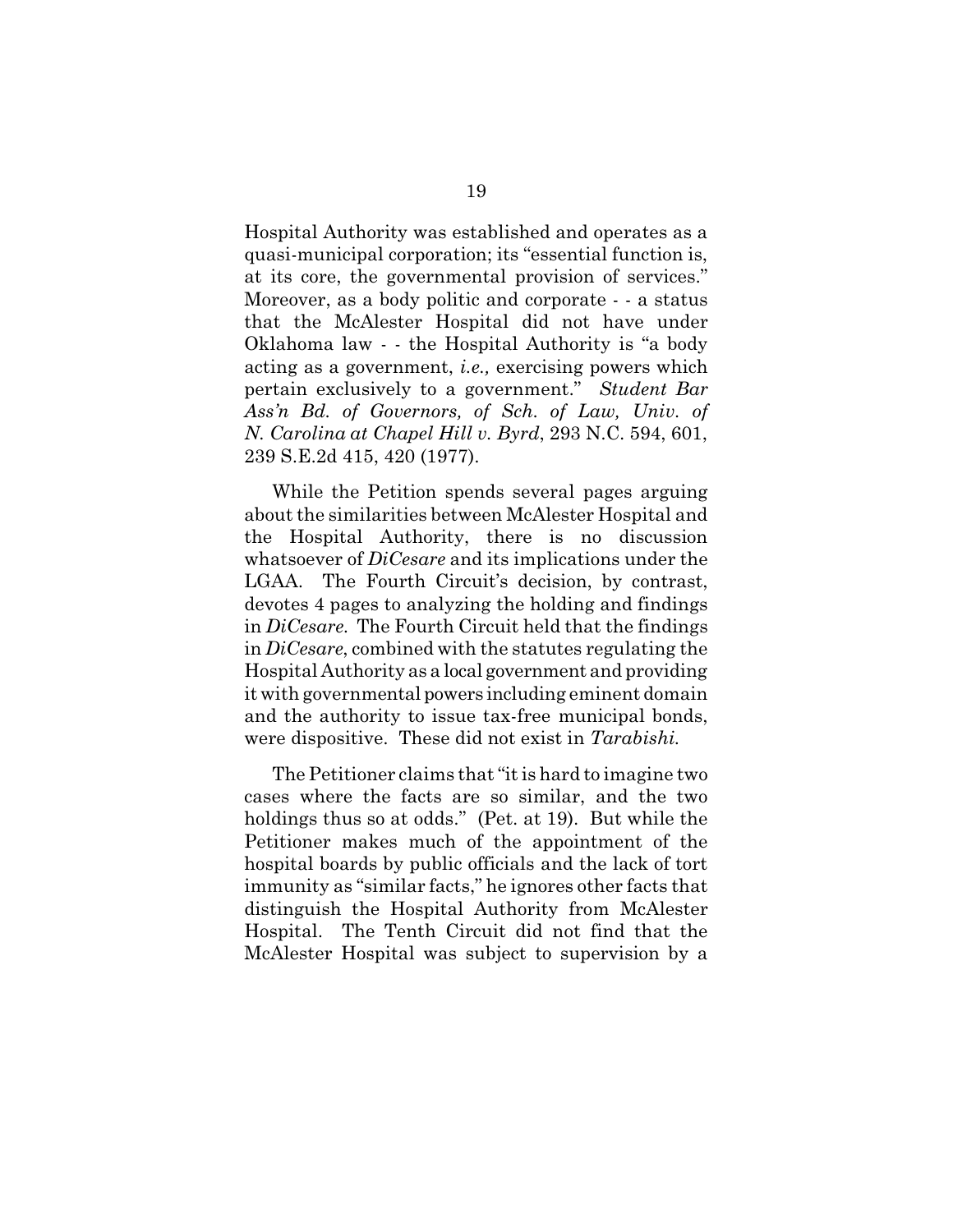local government commission, or that it had the power to issue municipal revenue bonds, or that it is was subject to a local government revenue act. There is no evidence that the McAlester Hospital could "act as an agent for the federal, State or local government in connection with the acquisition, construction, operation or management of a hospital facility," (App. 38a), as does the Hospital Authority. There was also no indication that the McAlester Hospital possessed the power of eminent domain as a public condemnor. Moreover, and unlike the McAlester Hospital, the Hospital Authority is indistinguishable from county and municipal hospitals under North Carolina law, hospitals that also fall within the LGAA. (App. 39a).

While the Petitioner argues that the lack of tort immunity for the McAlester Hospital under Oklahoma law drove that result, he fails to recognize that under Oklahoma law only political subdivisions enjoyed such immunity and "public trust" hospitals were expressly excluded as political subdivisions. In North Carolina, however, whether an entity is immune from tort claims has no bearing on whether it is a political subdivision, as political subdivisions such as sanitary districts, airport authorities, and the University of North Carolina system, are not immune from tort claims.

There is no analytical approach or organizing principle in *Tarabishi* that is contrary to or in conflict with the approach by the Fourth Circuit here. Both courts conclude that how State law defines an organization is "critical," and both courts used State law to reach their decision. And this is so because, as the Fourth Circuit observed, "Congress' pairing of the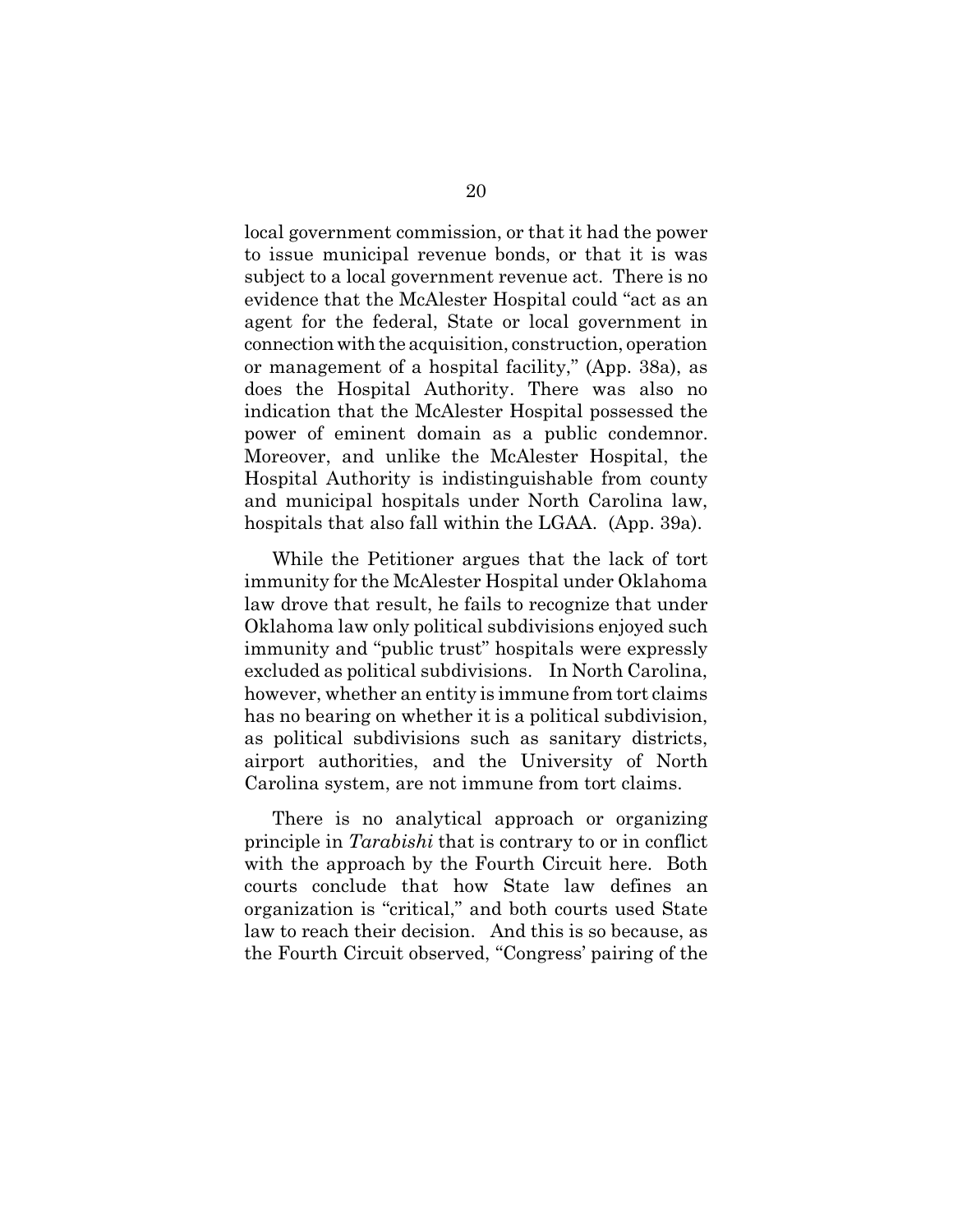term 'special function governmental unit' with the phrase 'established by law in one or more States' requires that we also consider state law." (App. 18a).

Finally, the Petitioner fails to explain the significance of any split between these cases, even assuming one were to exist. These cases are separated by thirty years. Petitioner cites to no appellate decisions of significance dealing with hospital authorities specifically, or special function governmental units generally, as evidence of a significant policy dispute or difference in analytical approach among the circuits. The Petitioner suggests only that the "meaning of this important statute" is implicated by his purported split. But he fails to describe how the purported split actually makes a difference in the meaning of the LGAA as both courts, plainly and explicitly, looked to State law and employed the same analysis. He points to no emerging doctrinal or policy dispute among the circuits arising from this purported split. Indeed, aside from these cases decided three decades apart, he fails to identify any significant issue among the circuits in interpreting the LGAA. To the contrary, hospital authority statutes similar to North Carolina's were enacted in Georgia and Alabama, Ga. Code Ann. § 31-7-72(a) and Ala. Code  $\S$  22-21-311(a)(1), and the Fifth Circuit and its District Courts have repeatedly found those authorities to be covered by the LGAA. *See, e.g., Crosby v. Hosp. Auth. of Valdosta & Lowndes County,* 93 F.3d 1515  $(11<sup>th</sup> Cir. 1996)$  (hospital authority is a "governmental") entity" even though it is not entitled to sovereign immunity under Georgia law); *Griffith v. Health Care Authority of City of Huntsville,* 705 F. Supp. 1489, 1501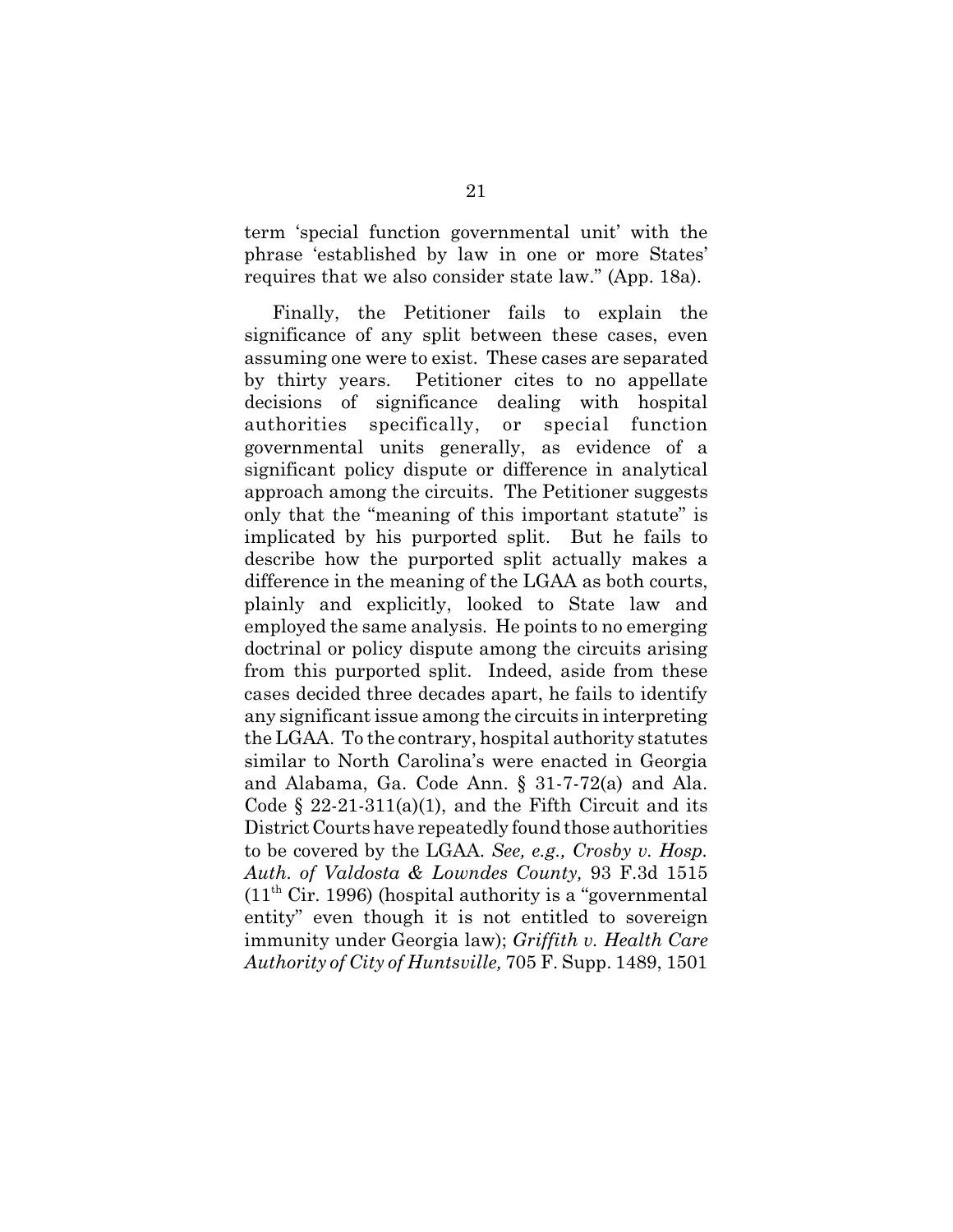(N.D. Ala. 1989) ("Huntsville Hospital is a 'local government' within the definitions of that term stated in [the LGAA]."). And the fact that the Fourth Circuit found no difference between the approach used by the Tenth Circuit and its own underscores that there is no ideological or policy divide as to the scope of LGAA immunity.

## **II. THE FOURTH CIRCUIT REACHED THE CORRECT DECISION.**

**A. There Is No Serious Dispute That the Hospital Authority Is a Public Body, Political Subdivision, and Quasi-Municipal Corporation Under North Carolina Law.**

The Petitioner does not substantively address the extensive statutory authority that make the Hospital Authority a public body, political subdivision, and quasi-municipal corporation, and that regulate its operations under North Carolina law. He further makes only a passing reference to *DiCesare*, notwithstanding the extensive use of and reliance on that decision by the Fourth Circuit. Rather, the Petitioner attempts to undermine the Hospital Authority's status as a quasi-municipal corporation by baldly claiming that even though North Carolina law established and continues to govern the Hospital Authority, it operates in a way that is "indistinguishable from private hospitals." (Pet. at i). But this is simply not true. There is no private hospital in North Carolina subject to the public records act, to the open meetings laws, or to the Local Government Revenue Act. No private hospital in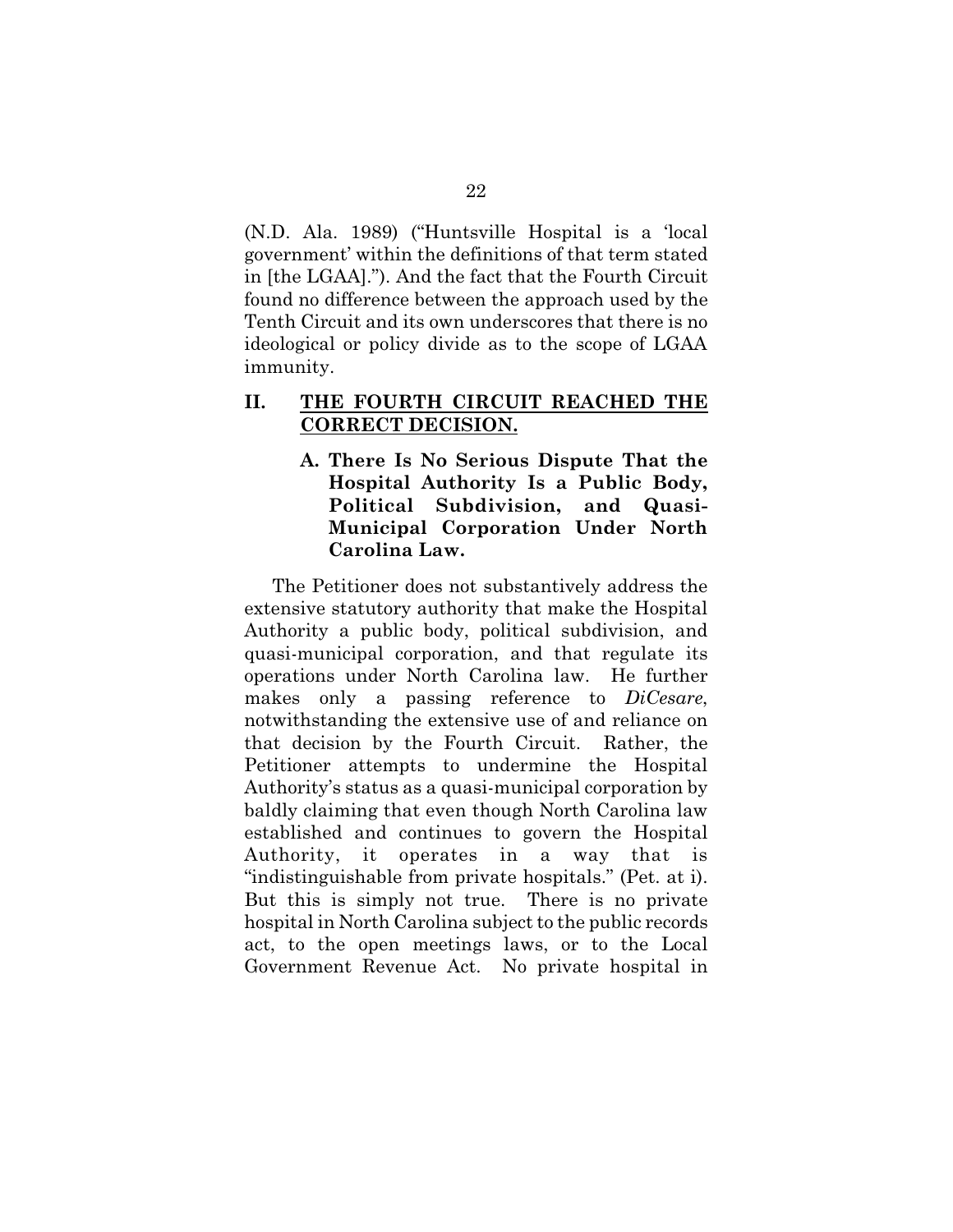North Carolina issues municipal revenue bonds, or is subject to regulation and oversight by the Local Government Commission, or has the power of eminent domain as a public condemnor. There is no private hospital in North Carolina that is subject to audit by the State Auditor, or whose Board is directly accountable to a county body, or is designated as a "body politic" and a quasi-municipal corporation. Hence the Petitioner cites to none.

Petitioner suggests that the Hospital Authority's power of eminent domain is not a power at all, but simply a right to "request" condemnation and implies that private hospitals have a similar right. (Pet. at 29- 30). He is, again, wrong. No private hospital in North Carolina has any power of eminent domain. The "public" condemnors' portion of the North Carolina eminent domain statute explicitly applies only to specified governmental entities, including a "hospital authority" established under the Hospital Authorities Act, N.C. Gen. Stat.  $\S$  40A-3(c)(3). While a small number of private entities do have the power of eminent domain - - utility companies, railroads, pipelines - - they are given that power under a separate portion of the statute which applies to "private," rather than public, condemnors. N.C. Gen. Stat. § 40A-3(a). Even then, the power of eminent domain for private condemnors is far more limited than that available to public condemnors. Significantly, sanitary districts - which Petitioner concedes Congress intended to be squarely within the protections of the LGAA - - hold exactly the same power of eminent domain as does the Hospital Authority under a common statutory provision. N.C. Gen. Stat.  $\S$  40A-3(c)(1). Thus, this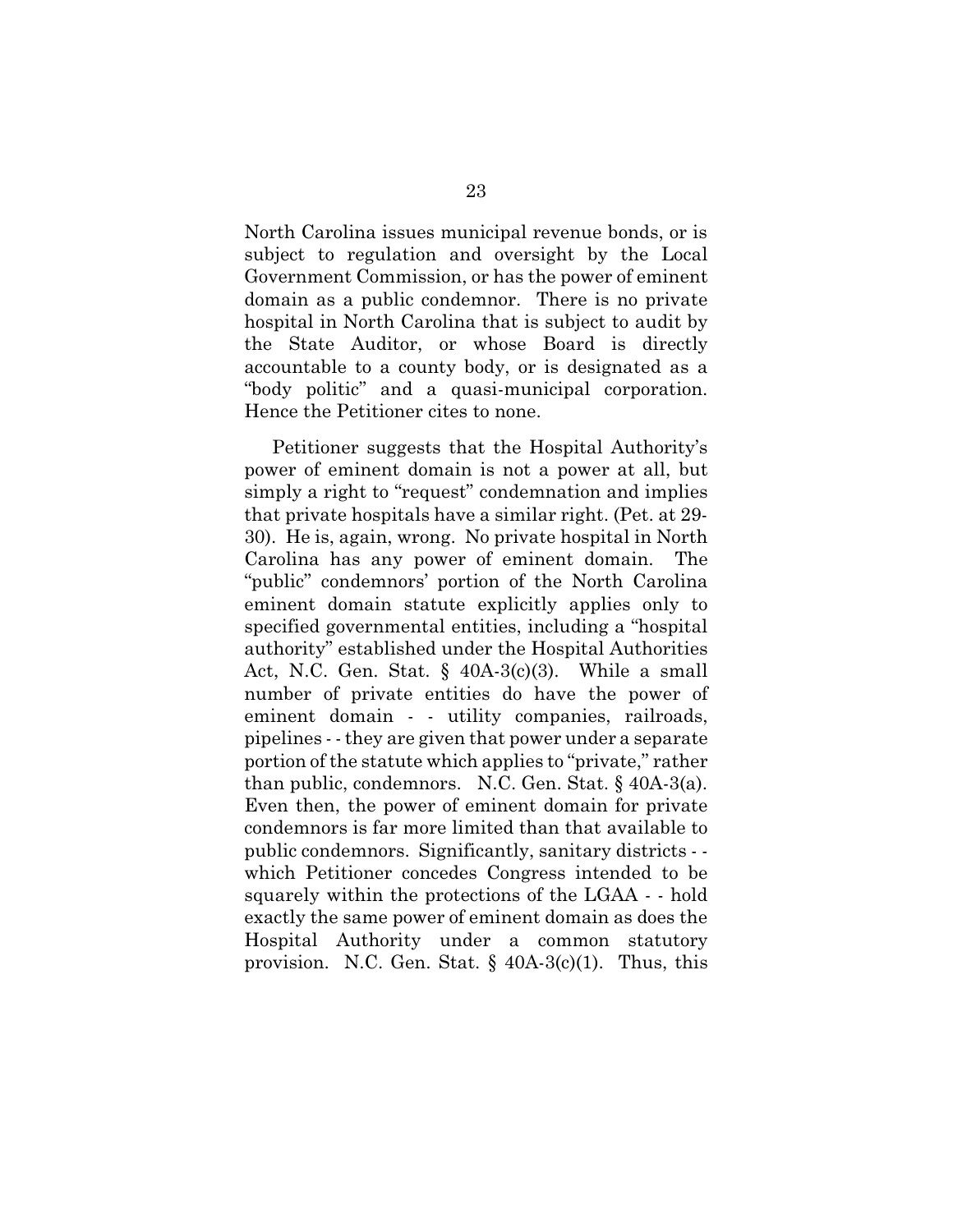"uniquely governmental power," (App. 22a), is granted, held, and exercised by an entity that Petitioner concedes is covered by the LGAA in exactly the same way as by one that he wishes to exclude.

## **B. Congress Did Not Impose Uniform Standards on Governmental Entities to Qualify for Immunity.**

The crux of the Fourth Circuit's decision focused on Congress' "pairing of the term 'special function governmental unit' with the phrase 'established by State law in one or more States'" in the LGAA, a pairing that "requires that we also consider state law." (App. 18a)*.* As recognized both here and in *Tarabishi,* the status of an entity under state law is the critical inquiry under the plain language of the LGAA. The core of Petitioner's argument, however, seeks to sever the LGAA from state law and render North Carolina law largely irrelevant, at least as he applies it to the legal status of the Hospital Authority. He contends that the Hospital Authority cannot possibly be a "local government" as that term is traditionally used. He further claims there must be uniform standards applicable across the country that will override what State law may or may not establish - - and those standards must exclude the Hospital Authority.

But the LGAA plainly seeks to protect more than simply traditional "general function" units of government, and says so specifically. Congress recognized that local governments often establish public bodies to participate in markets in order to provide governmental services. It plainly sought to protect these enterprises, even though an electric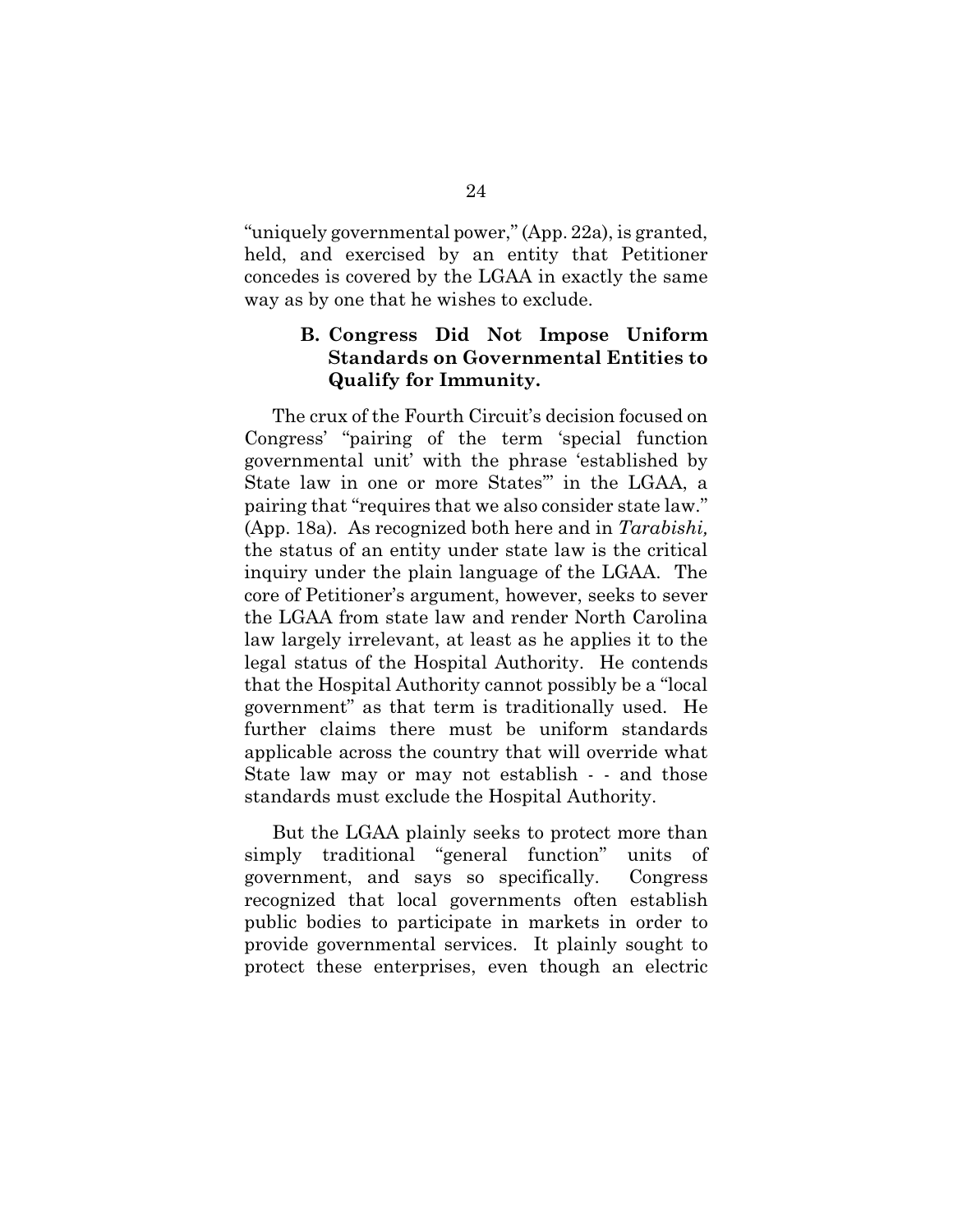company, or a telephone company, or an airport authority, or a hospital, may not be considered a "government" under the traditional understanding of that term. And, Congress recognized that antitrust cases were being filed against such enterprises as well as municipalities. One of the seminal cases that led to the LGAA was *City of Lafayette v. Louisiana Power & Light Company,* 435 U.S. 389, 98 S. Ct. 1123 (1978), which involved a city owned electrical utility that operated outside a city's territorial limits (as it was permitted to do under Louisiana law). In no way could that electrical utility be called a "government" in the traditional sense; yet it was precisely the type of government-sponsored enterprise that Congress meant to exempt from money damages.

The Petitioner argues that the decision here is an example of a court being "lost in contextless contemplation of the words of a definition" which forgets the "ordinary meaning" of the words themselves. (Pet. at 4). Relying upon this Court's jurisprudence dealing with statutory issues involving the interpretation of State criminal laws for the purpose of federal sentencing, the Petitioner frames the issue as one of the meaning of "local government." But this approach ignores words of the LGAA itself. Congress sought to protect all "special function governmental unit[s] established by State law in one or more States." The only thing that is intuitive or ordinary about this term is that whatever a "special function governmental unit" may be, its definition is derived from State law and is something different from a "general function governmental unit." Congress explicitly chose not to define this term but paired it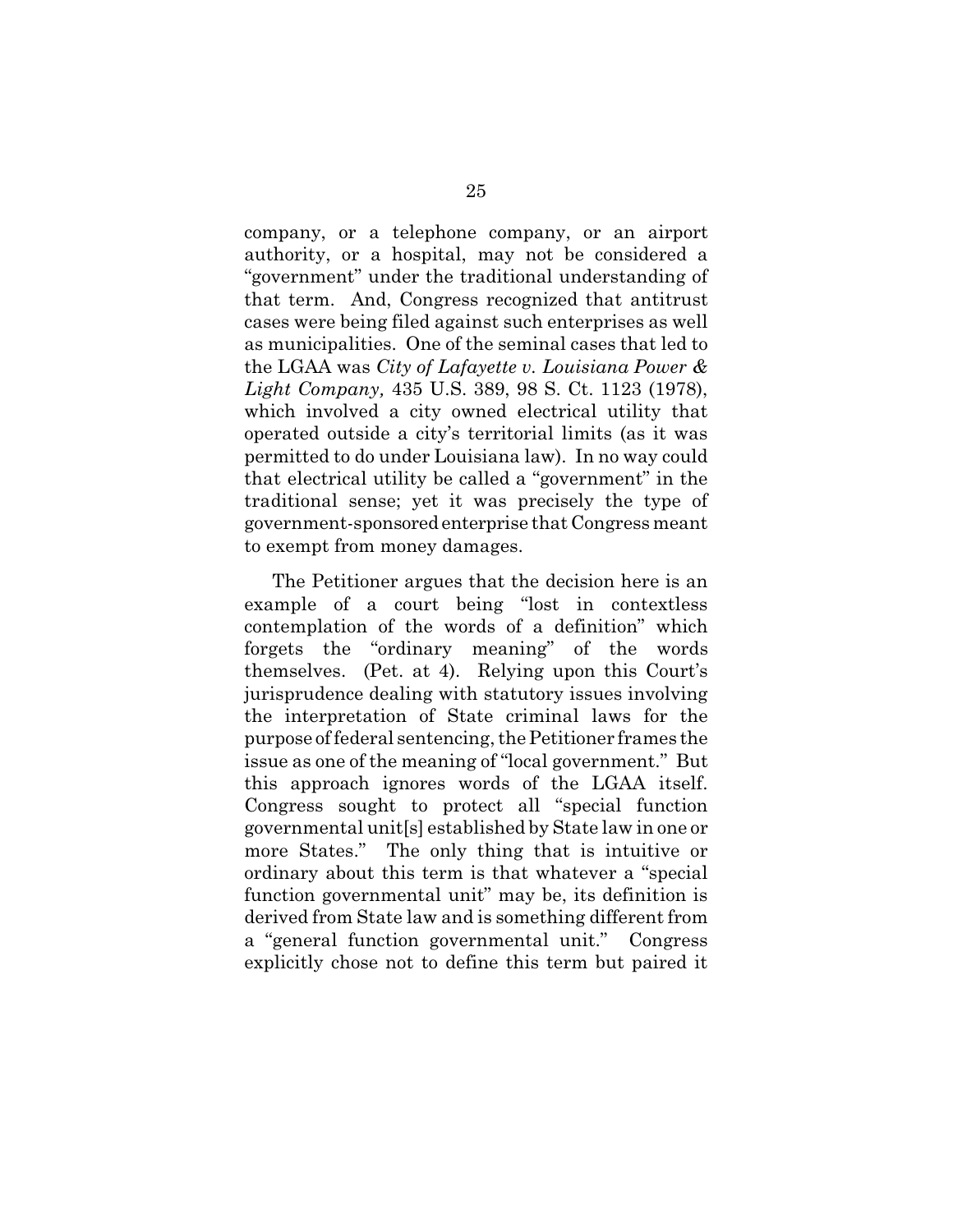with State law to invest it with meaning. Petitioner's argument is thus not with a court's interpretation of a statutory term, but rather with the words of the statute itself.

To circumvent the application of State law, the Petitioner invokes the doctrine of *noscitur a sociis*, claiming that when Congress wrote that "local government" meant "a school district, sanitary district, or any other special function governmental unit established by State law," the examples of "school district" and "sanitary" districts were exclusive examples representing the powers that a special function governmental unit must have, and thus limited the types of enterprises that qualify regardless of State law. But in so arguing, the Petitioner proves too much. First, and perhaps most importantly, the Supreme Court of North Carolina held in *DiCesare* that under North Carolina law there was no legal difference in the governmental status between a sanitary district and a hospital authority - - indeed, that was one of the central points of *DiCesare,* that all quasi-municipal corporations under North Carolina law had, as "their essential function," the "governmental provision of services" which made them exempt as governmental entities. *DiCesare,* 376 N.C. at 86. Thus, if a sanitary district is explicitly included within the LGAA (as the statute provides by example), then the Hospital Authority is likewise within that same exemption by virtue of North Carolina law. Second, as pointed out by the Fourth Circuit, the examples set forth in the statute do not necessarily have the powers that Benitez claims every special function governmental unit must have. Benitez's own list of characteristics would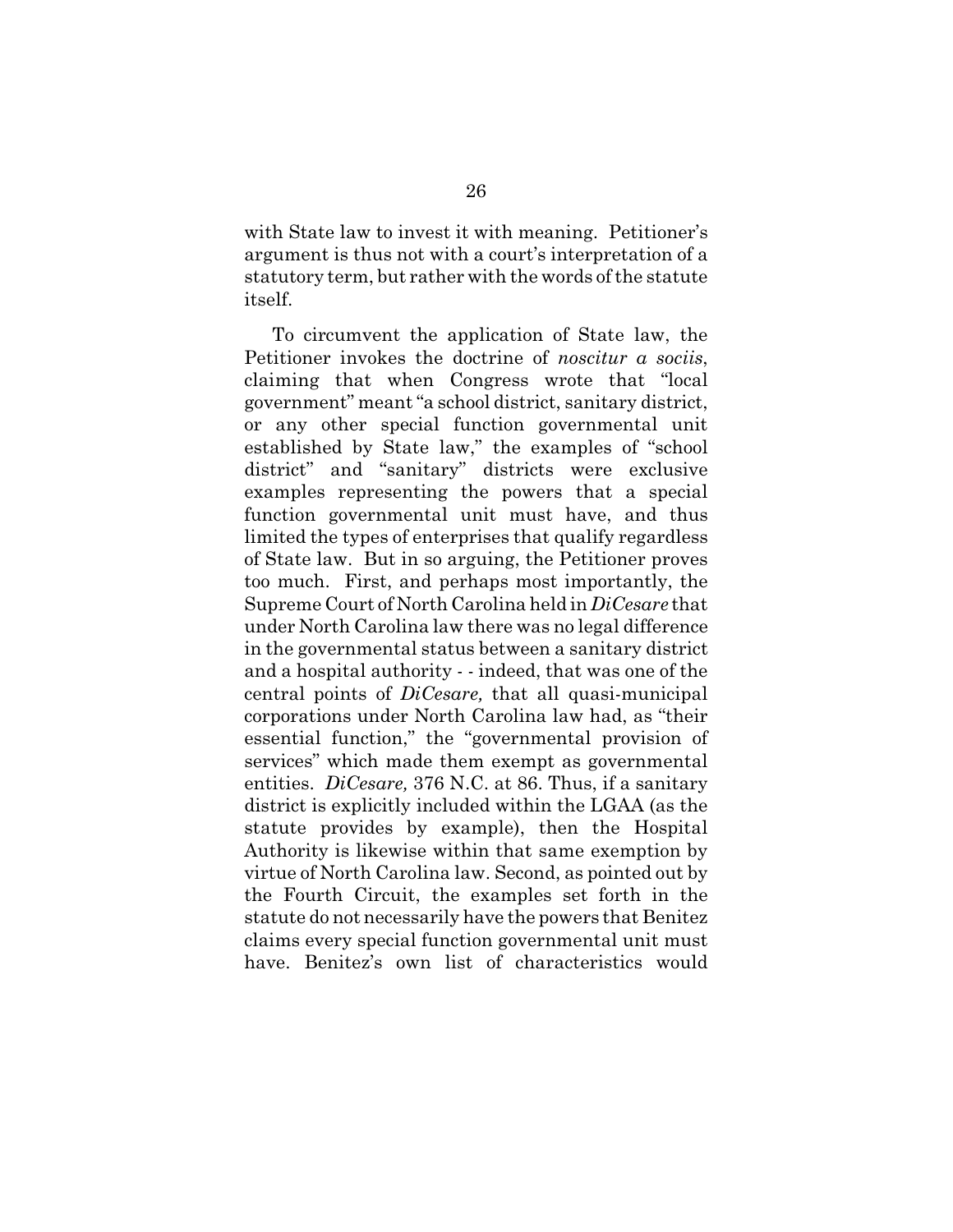exclude North Carolina school districts as a special function governmental unit (despite the words of the statute), for under North Carolina law school districts cannot impose taxes. N.C. Const. Art. IX, § 2; N.C. Gen. Stat. § 115C-511.

Benitez then focuses on a portion of the phrase "special function governmental unit established by State law *in one or more States*," (emphasis supplied), arguing that an entity must be a special function governmental unit in *every* State in which it operates in order to be such a unit in *any* State. No court has ever embraced this reading of the statute. *See Capital Freight Services*, *Inc. v. Trailer Marine Transp. Corp.,* 704 F. Supp. 1190, 1200 (S.D.N.Y. 1988) (applying the LGAA to bar monetary damages against an entity formed in Puerto Rico to provide *international* shipping services to and from Puerto Rico, finding "there is no requirement that the governmental instrumentality have a geographically defined jurisdiction"). Indeed, this argument does substantial damage to the actual statutory language. In crafting the phrase "established by State law in one or more States," Congress used the disjunctive "or" as a plain indication that a special function governmental unit must be established *in at least* one State. Benitez, however, changes "or" into "all," effectively negating the meaning of this phrase to give it a new and opposite meaning.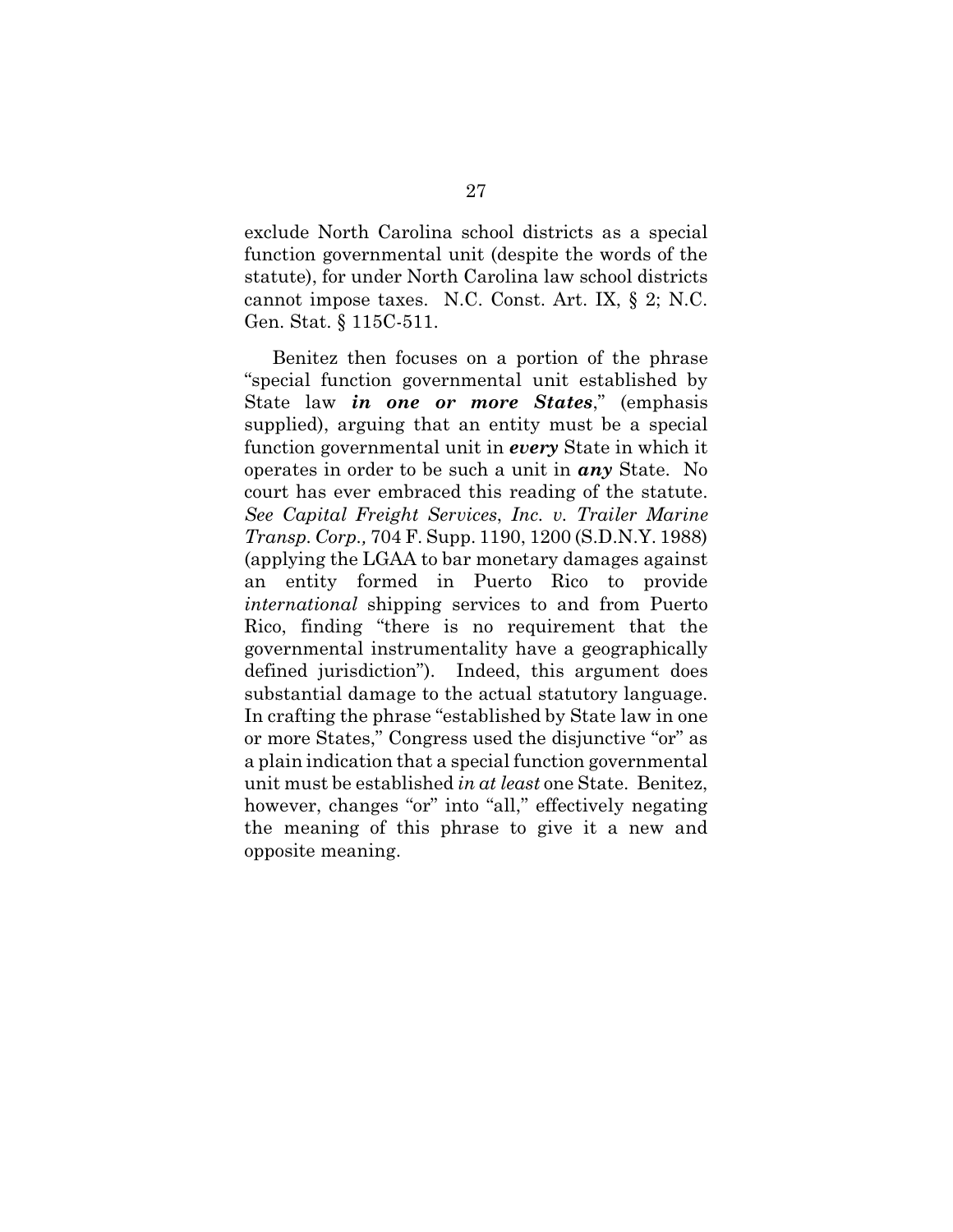## **III. THIS CASE IS A POOR VEHICLE TO USE TO REWRITE THE REQUIREMENTS OF THE LGAA.**

Benitez and Amici argue that the Fourth Circuit's decision means that an entity which is a special function governmental unit in one State is exempt from money damages in every State. But that is not what the Fourth Circuit ruled. Indeed, the decision could not be clearer:

There may be circumstances where a "special function governmental unit" does not enjoy the Act's immunity. For example, if Benitez alleged that the Hospital Authority was operating in contravention of North Carolina law or if the Hospital Authority was sued in Georgia involving alleged anticompetitive conduct in a Georgia geographic market . . . . But since those issues are not presented to us, we express no view on them and leave them for another day.

(App. at 27a). Nonetheless, Petitioner and Amici focus on a small number of operations by the Hospital Authority outside of North Carolina to argue that it cannot be a "local" government protected by the Act. They argue that permitting the Hospital Authority to qualify under the LGAA would allow legislatures and cities to grant immunity from damages simply by declaring them to be political subdivisions. These arguments, however, are completely disconnected from the allegations here and therefore do not warrant consideration.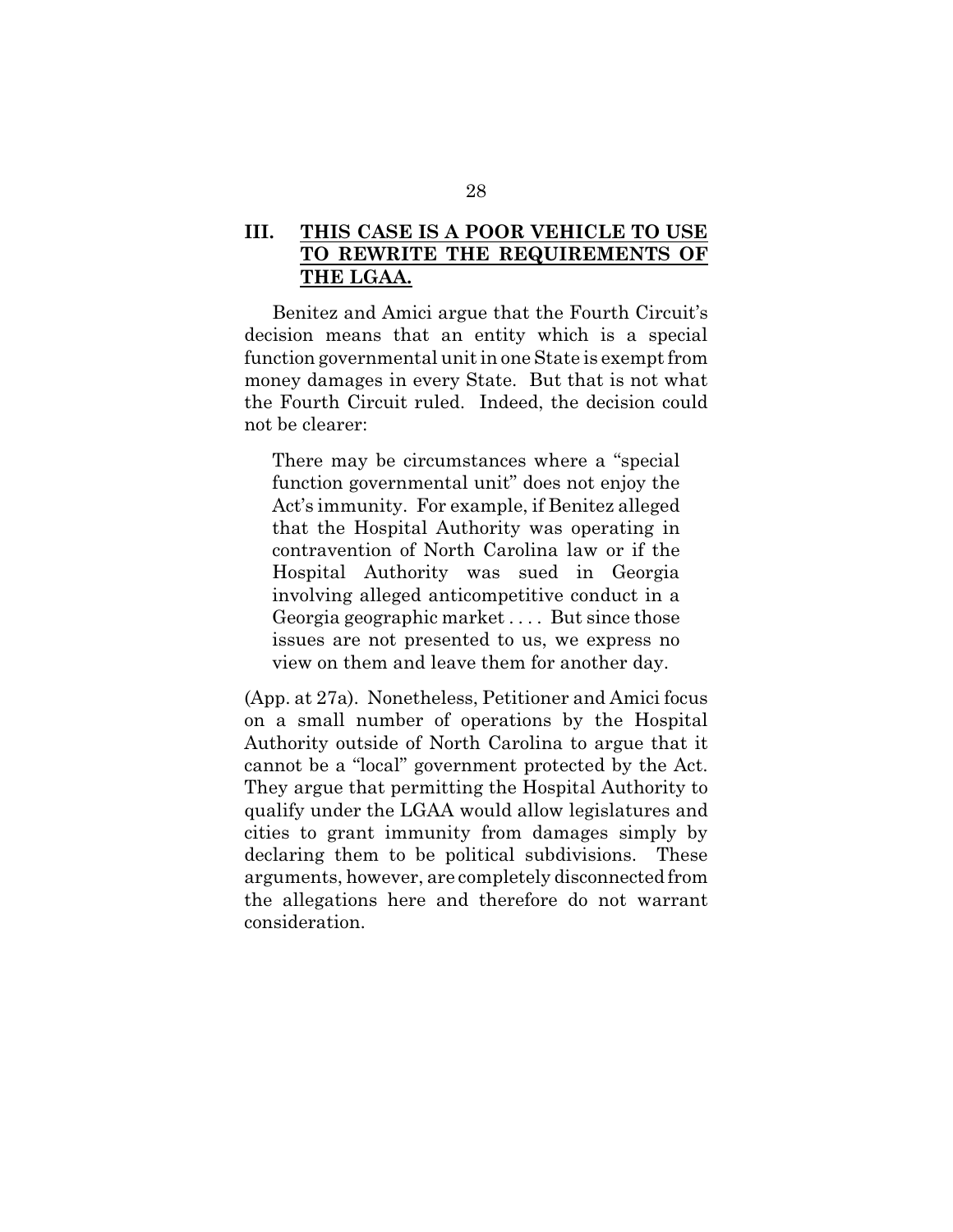Benitez's arguments regarding the Hospital Authority's small number of operations outside of North Carolina have nothing to do with the lawsuit that he brought in North Carolina. Benitez's Complaint alleges that the Hospital Authority has market power only in the Charlotte area and that the appropriate geographic market is no larger than the Charlotte area. (JA 15 ¶22). All of the anticompetitive acts he alleges, and the antitrust injury he claims, arose in the Charlotte area. He does not claim that the Hospital Authority has market power over in-patient hospitals in Georgia or South Carolina. He does not claim that the Hospital Authority has engaged in anticompetitive activities in these places. And he does not claim he suffered antitrust injury there. In Charlotte, North Carolina - - where he alleges anticompetitive conduct to his detriment - - the Hospital Authority is a quasimunicipal corporation, body politic, and political subdivision. Petitioner's Complaint thus does not provide the basis for determining whether the Hospital Authority would have immunity for antitrust claims that arose from the provision of care in South Carolina or in Georgia. Moreover, there is no pleading in this case in which the Hospital Authority has claimed that it operates as a special function governmental unit in South Carolina or Georgia, or that it seeks any immunity under the LGAA for its operations in those markets. Put simply, the Hospital Authority's few operations in South Carolina and Georgia are irrelevant to the Complaint that Petitioner filed.

In addition, there is no evidence in Petitioner's Complaint that the Hospital Authority operates as a quasi-municipal corporation outside of North Carolina,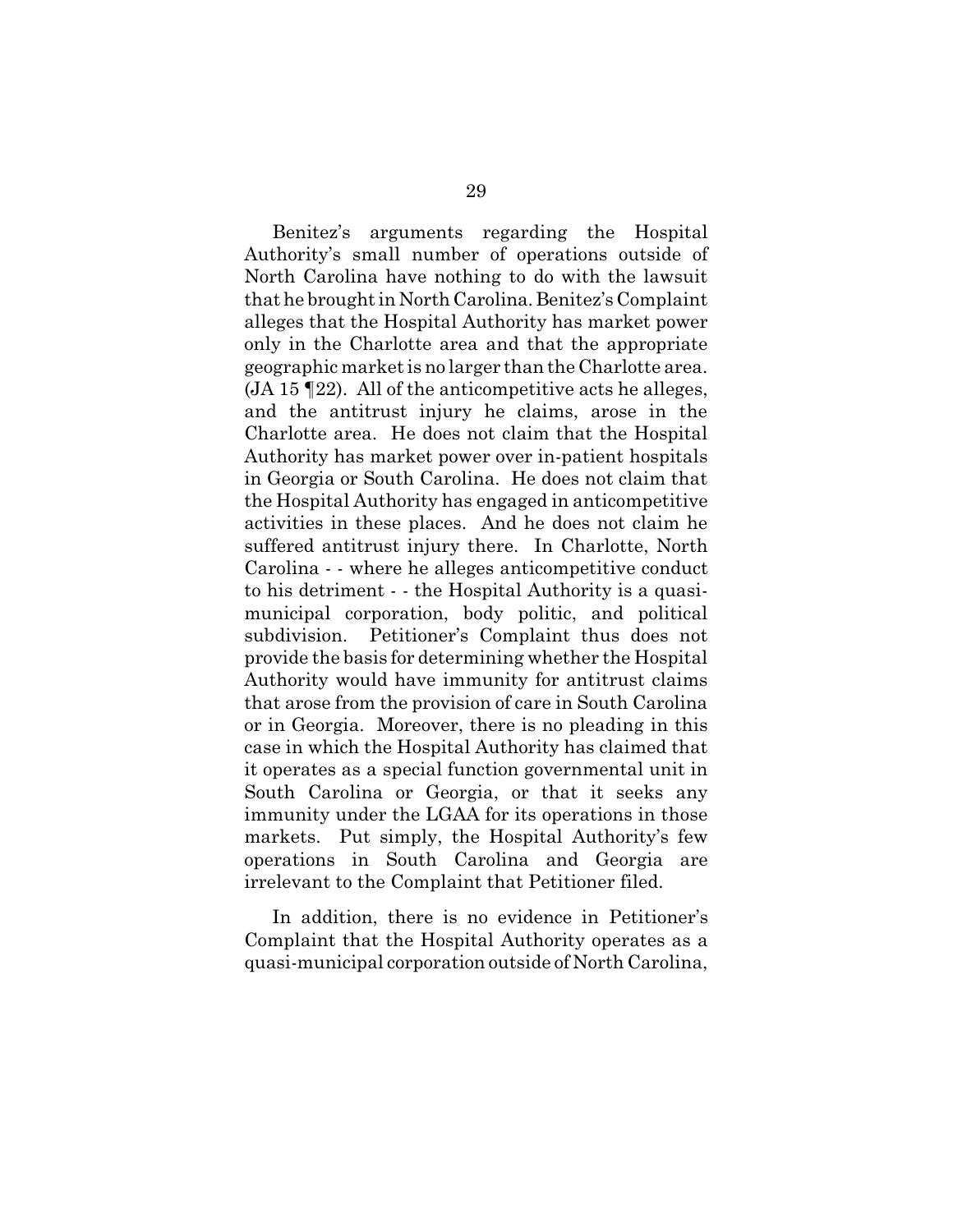and he cites to none. Rather, his Petition is built on the argument that if the Hospital Authority provides any healthcare outside of North Carolina, then this means it cannot be a special function governmental unit in North Carolina. But this type of formalism is not what was intended by the LGAA. Congress expressly intended that multi-state organizations, such as regional planning boards, airport authorities, and environmental organizations, would be within the Act's protections. H. Rep. No. 98-965 at 19-20 (1984) reprinted in 1984 U.S. Code Cong. & Admin. News 4602, 4620-21. ("The definition, however, would encompass special purpose governmental units that operate in more than one State."). Here, the Charlotte-Mecklenburg region sits on the northwest border of both South Carolina and Georgia - - the Hospital to which Benitez was taken for his injury is less than 10 miles from South Carolina. Consequently, the Hospital Authority necessarily provides healthcare to citizens of South Carolina and Georgia. But at the time of Benitez's injury, every hospital that the Hospital Authority owned was located in North Carolina.

At the time that Benitez filed his lawsuit, the Hospital Authority operated, but did not own, a small number of hospitals in South Carolina under management contracts. After Benitez filed his lawsuit, and several years after his claimed antitrust injury, the Hospital Authority entered into a "strategic combination" with a single smaller system in Macon Georgia.<sup>4</sup> Nowhere does the Hospital Authority claim

<sup>4</sup> In *Tarabishi*, the Tenth Circuit held that the McAlester Hospital's status was to be measured at the time of the events in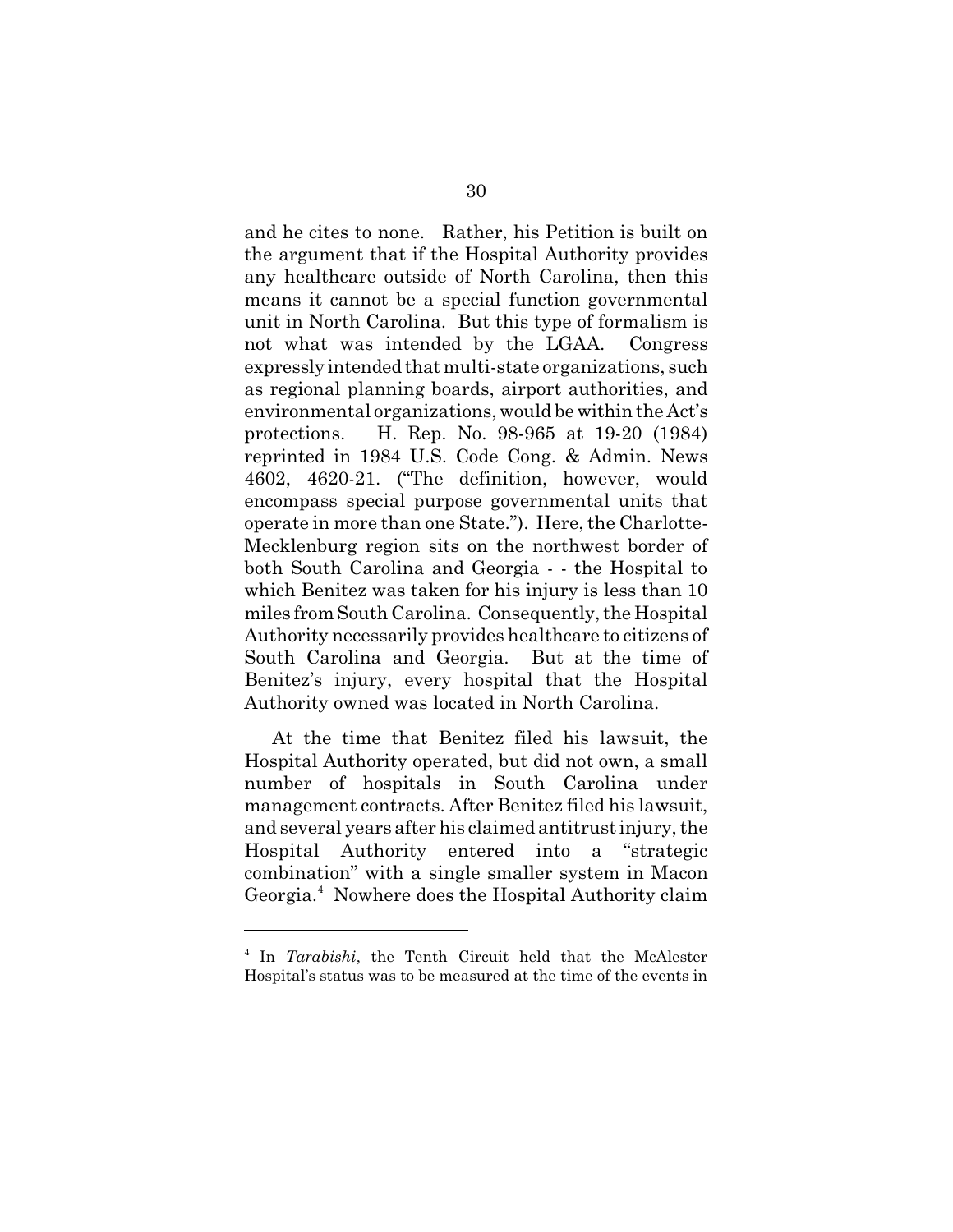to operate as a quasi-municipal corporation in Georgia and there is no claim that it has market power there or in South Carolina.

The Petition's argument that State legislatures, or even cities, could grant damages immunity to any entities they choose, even Bank of America, is without merit. First, in order to be "like" the Hospital Authority under North Carolina law, Bank of America would have to not only comply with the public records and open meetings laws, but would have to permit its Board to be appointed by local politicians, would have to convert from a for-profit stock-issuing organization to non-profit status, would have to have its financing regulated under the Local Revenue Act and by the Local Government Commission, and would have to subject its books to audit by the State Auditor, among many other changes. If Bank of America were to do that, it would be a vastly different enterprise, which renders the hypothetical meaningless. But assuming the point of the argument is to suggest there are no limits other than State law for such entities, the argument still fails. The limitation of the LGAA for special function governmental units is contained in the phrase itself - - an entity seeking to qualify under the LGAA must be delivering governmental services. The Hospital Authority indisputably does this, as the provision of healthcare is a legitimate government function. On the other hand, retail or investment banking services have not been recognized as

the Complaint, not by a later change in circumstances. Similarly, this combination with one smaller hospital system in 2018 should not affect the evaluation of the Hospital Authority's status in 2016.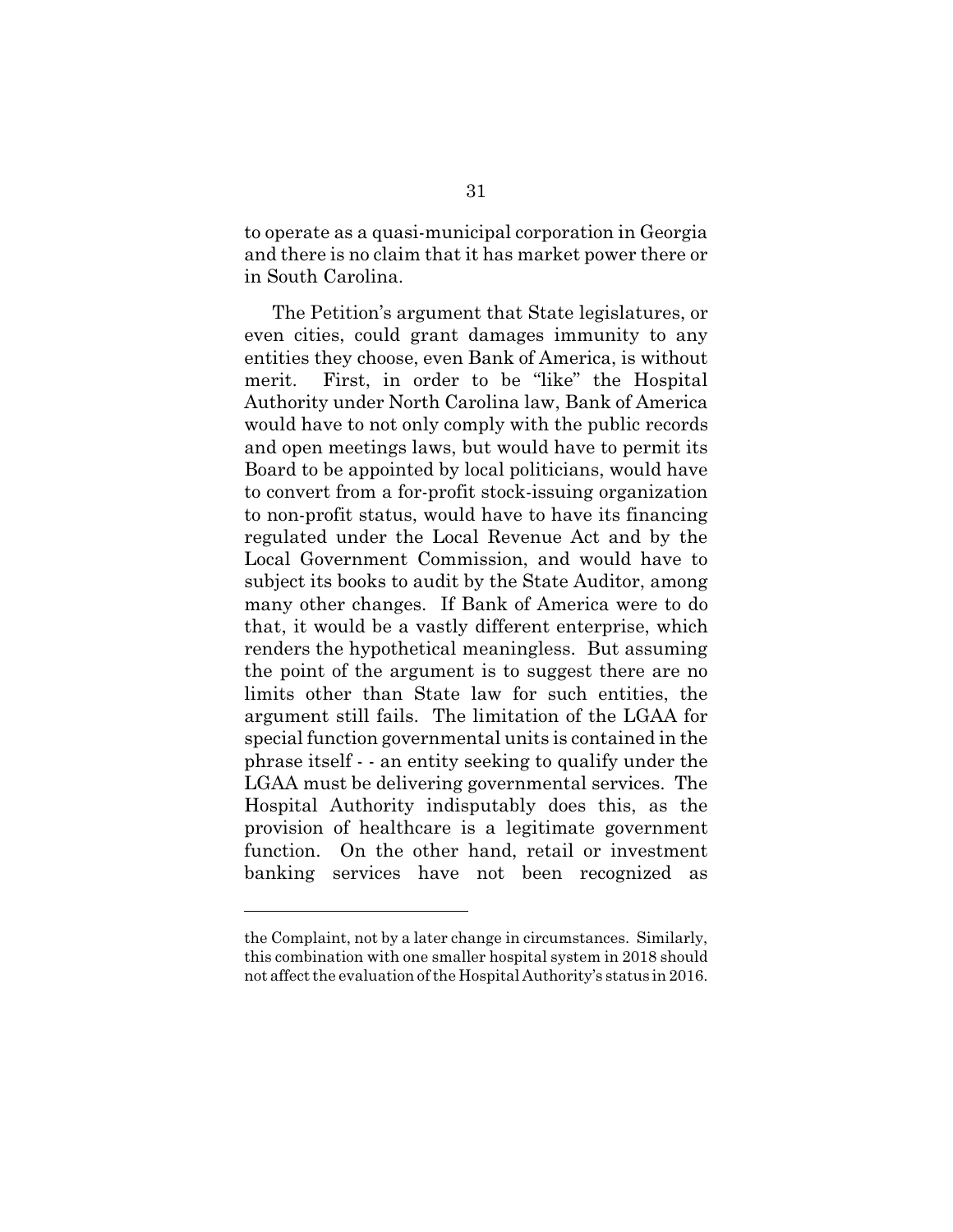governmental services, and as such would not be within the concept of a special function governmental unit.

Much of the Petition focuses on the Petitioner's claims that the Hospital Authority is just "too big" and thus this Court must step in to impose limits. Yet, he offers no rational threshold or organizing principle that would trigger a forfeiture of governmental status, and no such principle can be found in the language of the LGAA itself. As pointed out by the Fourth Circuit, the Hospital Authority is dwarfed by other obviously governmental bodies, such as the City of New York, so drawing a universally applicable line at size by revenue is an impossibility. (App 26a). The suggestion that the LGAA does not apply because the Hospital Authority has gross revenues that exceed those of the City of Charlotte is also flawed. The budget of the Charlotte-Mecklenburg Schools also exceeds the operating budget of the City of Charlotte, yet it cannot be argued that such a school district is "too big" to qualify under the LGAA. If the Hospital Authority is large, it is because healthcare is a multi-faceted, complex undertaking and the Hospital Authority serves as the "safety-net" provider for a metropolitan area consisting of several million people. And, in providing for the establishment of hospital authorities, the General Assembly explicitly contemplated that an authority would address health issues across a region that a city, or a county, could not.

Both Petitioner and Amici conflate the concept of state-action antitrust immunity under *Parker v. Brown*, 317 U.S. 341 (1943), with the exemption from money damages under the LGAA, arguing that the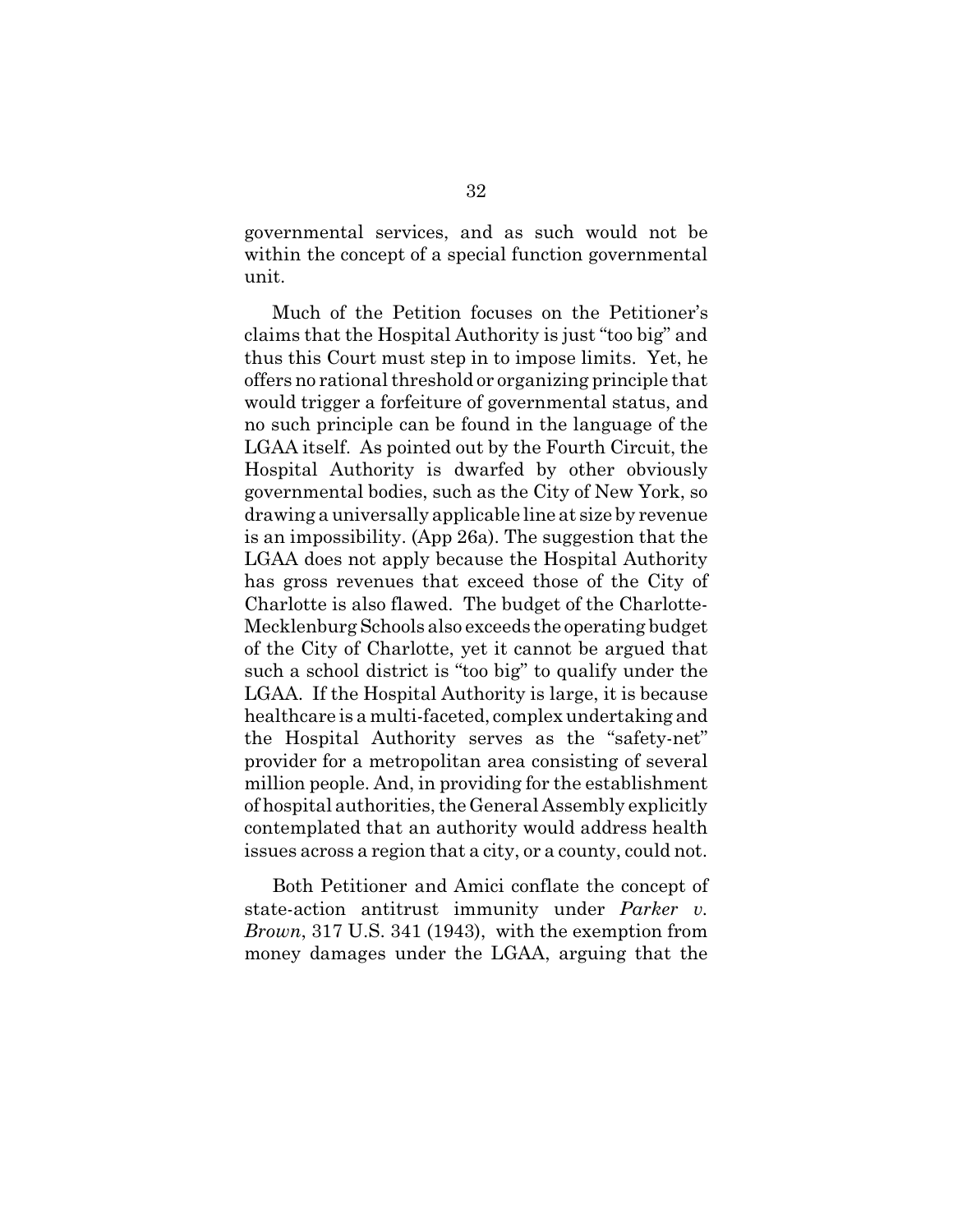limitations of state-action immunity should circumscribe the exemption from damages under the LGAA. The policies behind *Parker* immunity and the LGAA's money-damages exemption are, however, very different. *Parker* is grounded on the constitutional principle that the States retain limited sovereignty, and is a judicially-crafted immunity that defines when a State (or its agent) can engage in anticompetitive conduct without running afoul of the federal antitrust laws. While the LGAA was created in response to the exclusion of local governments and their enterprises from *Parker,* it does something very different. Unlike *Parker,* the LGAA does not immunize the conduct of local governments and their enterprises from the reach of the antitrust laws. Rather, it simply exempts them from monetary damages. Thus, this statutory damages exemption represents a policy determination by Congress, not the constitutional imperative that drives the judicial immunity created by *Parker.* And that policy was deliberately crafted to extend to both traditional "general" governmental units and to their special function enterprises.

Petitioner and Amici make much of the enforcement role that private lawsuits seeking treble damages have in antitrust law. That role is often an adjunct to enforcement of those laws by the United States. But arguing that the unavailability of treble damages against entities like the Hospital Authority will lessen enforcement is curious, for it wholly ignores the fact that the United States did file a lawsuit here, one that was resolved through a consent agreement that limits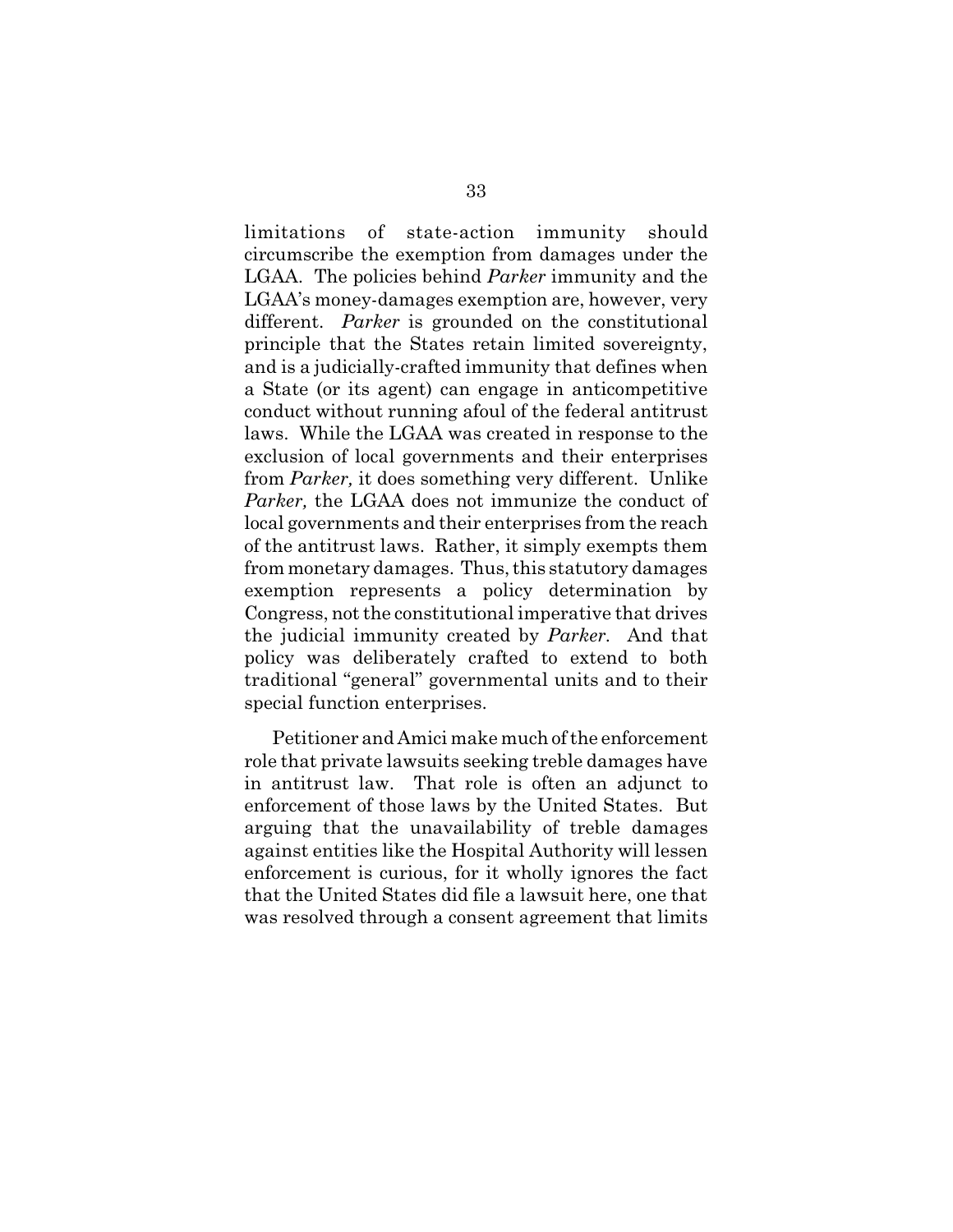the use of these provisions to specific contexts.<sup>5</sup> Indeed, that lawsuit predated the Petitioner's lawsuit and was the template for Petitioner's Complaint. Thus, here, enforcement by the government did occur and it is not clear how Petitioner's follow-on lawsuit enhances that enforcement. Moreover, LGAA immunity from damages does not bar private enforcement because private parties are still free to seek injunctive relief from special function governmental units for violations of the antitrust laws. Further, they can bring private treble damage lawsuits against non-governmental parties who collude or enter into anticompetitive arrangements with special function governmental units. Price-fixing, non-competition agreements, territorial restrictions, or other anticompetitive activities between market participants may still be challenged with treble damages lawsuits by private parties, notwithstanding that one of the conspirators is exempt from paying those damages.

### **CONCLUSION**

The decision by the Fourth Circuit is consistent in both analysis and outcome with every other federal court that has evaluated the LGAA's exemption for special function governmental units. The decision does not conflict with any decision of this Court. Finally,

<sup>&</sup>lt;sup>5</sup> The Settlement Agreement explicitly permits the continued use of these clauses in a number of instances, including co-branded plans or narrow network plans in which the Hospital Authority is the most prominently featured provider. *United States of America, et al. v. The Charlotte-Mecklenburg Hospital Authority,* No. 3:16-cv-00311-RJC-DCK (ECF No. 99 April 24, 2019) (Order and Final Judgment at pp. 9-10).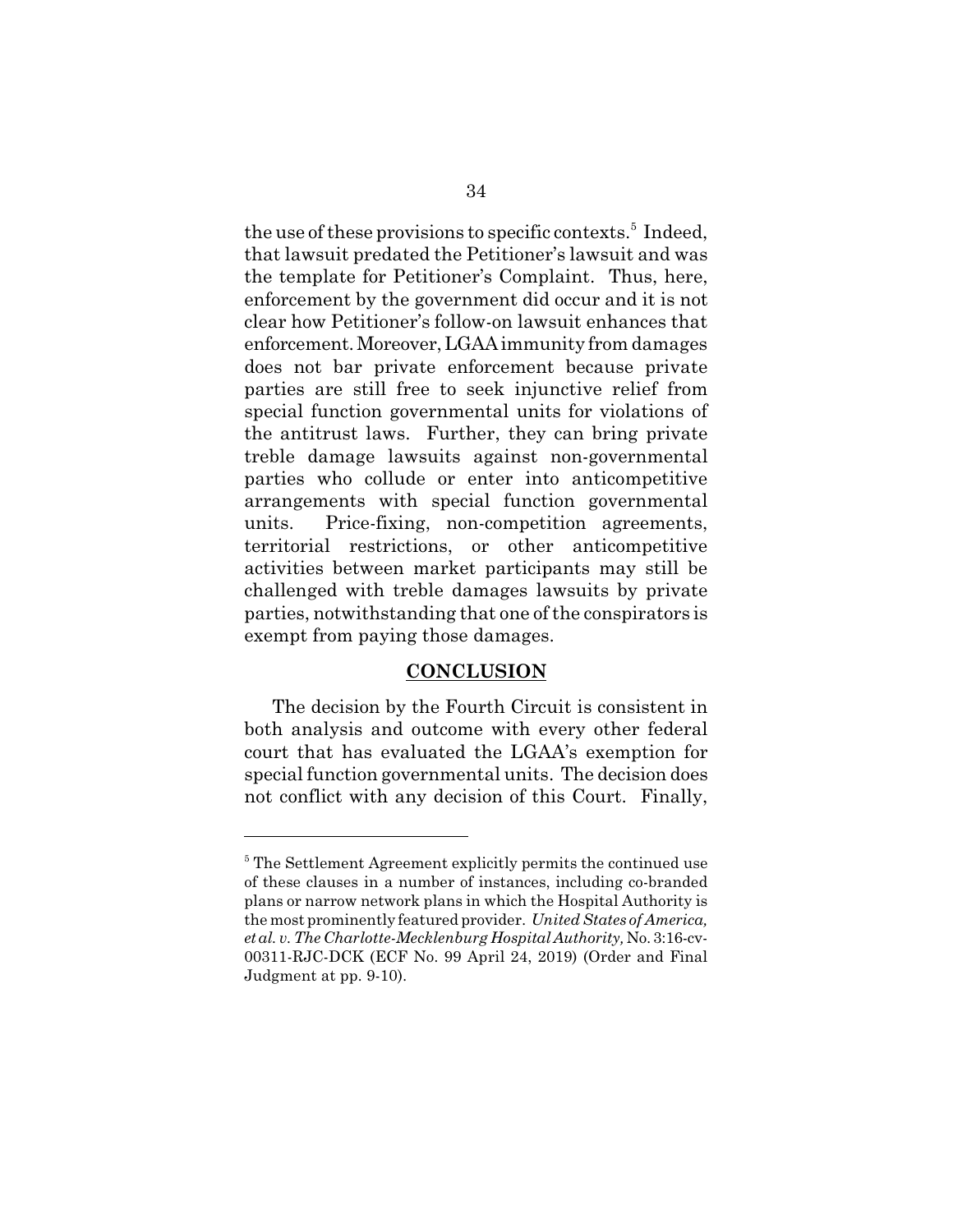there is no important issue of federal law to resolve in this matter, and no federal interest or policy that now justifies what the Fourth Circuit believed as a "rewriting" of the LGAA at this time. The Petition for Writ of Certiorari should be denied.

Respectfully submitted,

/s/ James P. Cooney James P. Cooney III *Counsel of Record* Debbie W. Harden Sarah Motley Stone Russ Ferguson Matthew F. Tilley WOMBLE BOND DICKINSON (US) LLP 301 South College Street, Ste 3500 Charlotte, North Carolina 28202 Telephone: (704) 331-4900 jim.cooney@wbd-us.com debbie.harden@wbd-us.com sarah.stone@wbd-us.com russ.ferguson@wbd-us.com matthew.tilley@wbd-us.com

Mark J. Horoschak Bradley Arant Boult Cummings LLP Truist Center, Suite 3700 214 North Tryon Street Charlotte, NC 28202 Telephone: (704) 338-6006 mhoroschak@bradley.com